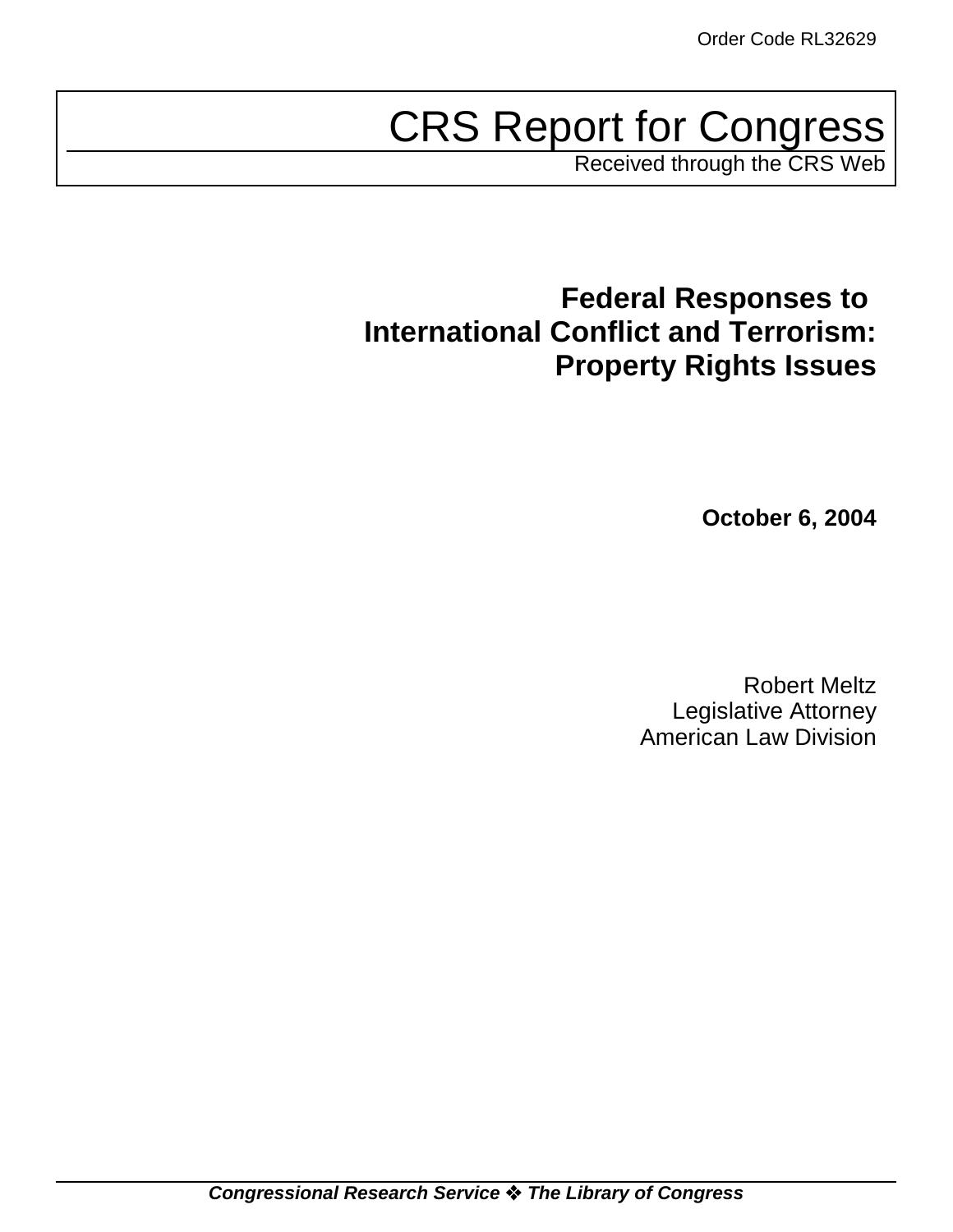### Federal Responses to International Conflict and Terrorism: Property Rights Issues

### **Summary**

Among federal actions dealing with international conflict, wars, and terrorism, direct impingements on private property are common. Besides the obvious ravages of battle, there have historically been military occupations and requisitions of property not in the actual theater of war. And, non-military measures may be used against assets, attachments on foreign assets, causes of action, and so on.

Unsurprisingly, holders of affected property interests have claimed that their property was "taken" and demanded compensation, invoking the Takings Clause of the Fifth Amendment. This report finds that based on case law to date, Takings Clause limits on federal response to international threats are few, but most certainly do exist – mostly when private property is impressed into military service not in the theater of actual war.

Successful takings claims in the international area, often involving national security, are made difficult by four principles. First, international dangers have consistently prompted courts to extend extra deference to responsive government measures when resolving regulatory takings claims. Second, courts say that when dealing in foreign commerce, the possibility of evolving world circumstances and U.S. response thereto make any expectation of government noninterference unreasonable. Third, the benefit accruing to the property owner from the government action may outweigh the harm. And fourth, there is deference to the President's constitutional role as representative of the federal government in the field of foreign relations – often expressed as the "political question doctrine."

The protection extended by the Takings Clause also depends on the legal status of the property's owner. The property of U.S. citizens gets the most protection; enemy alien property, none; and friendly alien property somewhere in between, depending on whether the alien has "substantial connections" with the United States.

Takings claims against the freezing and vesting of foreign assets have universally been rejected, though with an occasional judicial caution that an overly protracted freeze might be a taking. In other areas, government frustration of performance under international commercial contracts appears to have yielded no successful takings claims, while law enforcement, where physical damage results from the pursuit of criminal suspects or financial damage results from the operation of front organizations, has prompted some judicial concerns and a minority of successful takings claims at the state level.

In sharp contrast with the poor record of takings claims in the above areas, claimants challenging the impressing of private property into military or related government service generally have prevailed – wartime or not. Examples include military overflights, seizure and operation of coal mines during wartime, and requisitioning of private property. But military destruction of property in connection with actual battle, or to thwart an advancing enemy, is not compensable.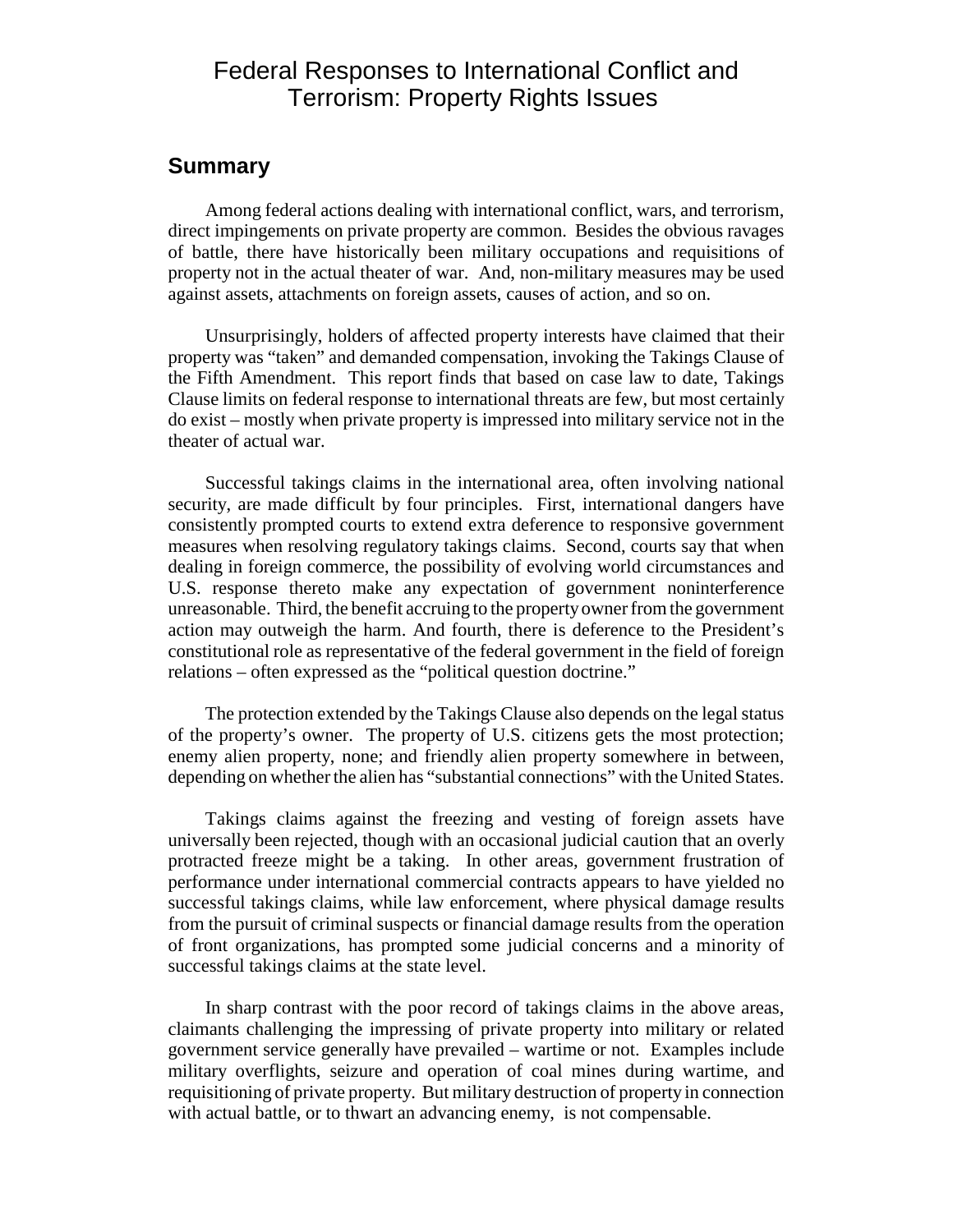### **Contents**

| III. Freezing/Vesting of Assets, Suspending Judicial Process, Settling Claims 9 |
|---------------------------------------------------------------------------------|
|                                                                                 |
|                                                                                 |
| VI. Physical Takings and Appropriations, Mostly by the Military  14             |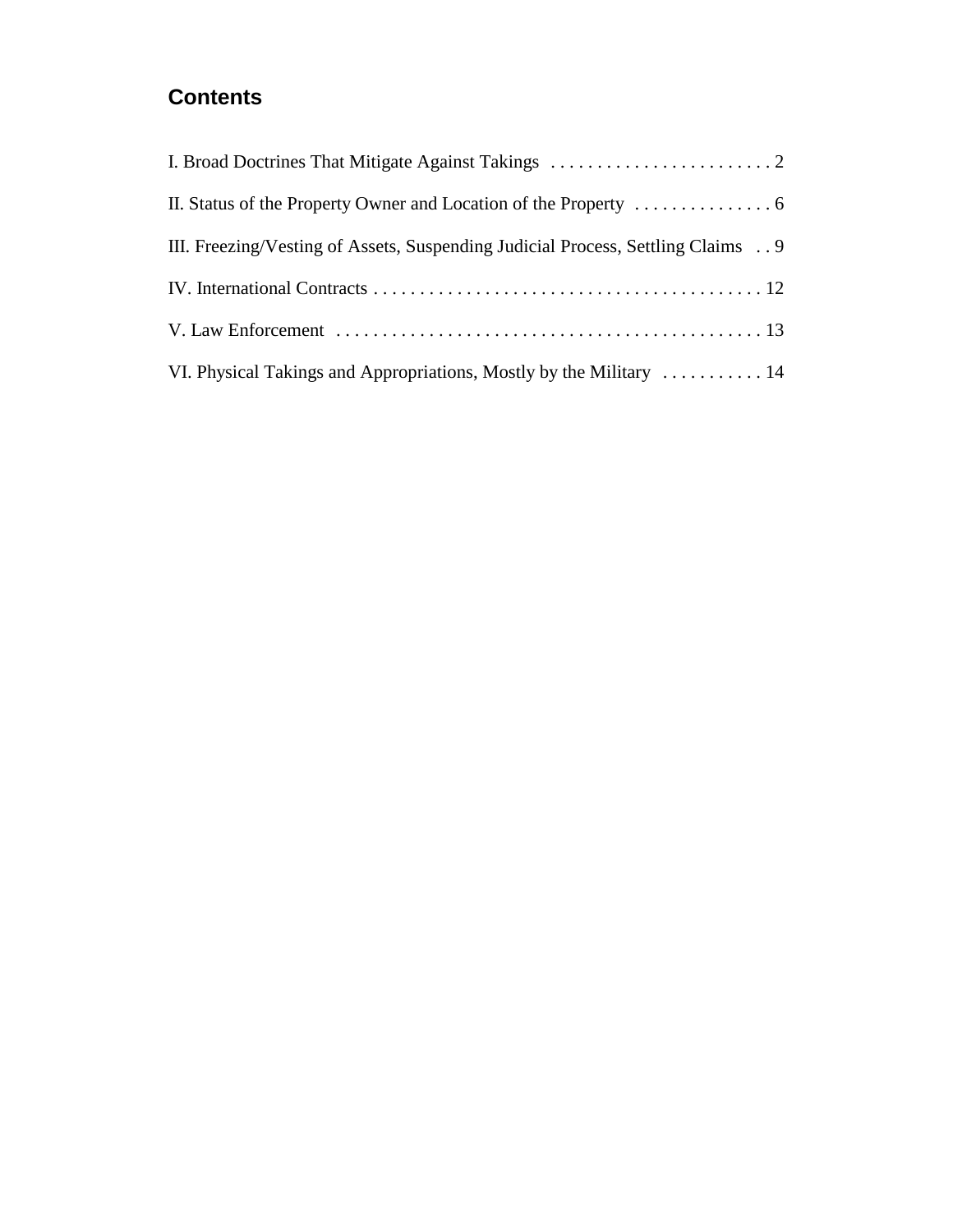## Federal Responses to International Conflict and Terrorism: Property Rights Issues

To be sure, property rights are not the first thing that leaps to mind when thinking about wars, terrorism, and international conflicts. Yet among the federal actions taken to deal with such threats, direct impingements on private property rights are common. Besides the obvious ravages of battle, there have historically been military occupations or requisitions of property not in the immediate theater of war. Non-military measures may be taken against financial holdings, corporate facilities, contract rights, attachments on assets, and causes of action of U.S. nationals against foreign governments or their nationals. Such impingements on private property can be quite severe, involving significant assets owned by U.S. citizens, friendly aliens, or enemy aliens.

Unsurprisingly, holders of such property have cried foul. They have claimed that their property was "taken" and demanded compensation, invoking the Takings Clause of the Fifth Amendment.<sup>1</sup> (Indeed, government responses to 9/11 have already generated at least three reported cases resolving takings claims.<sup>2</sup>) This report reveals that based on case law to date, Takings Clause limits on federal response to international threats appear to be few, but most certainly do exist – chiefly when private property is impressed into military service not in the theater of actual war. However, the case law has not yet addressed all areas in the foreign-conflicts realm that could potentially raise takings claims.

One further caution: most cases cited in this report deal with clearly defined enemies and clearly delineated theaters of war. The newer decisions are just beginning to address Takings Clause issues in the blurrier context of combating terrorism, where the enemy may be terrorism-supporting states with whom the United

 $1$  U.S. Const. amend. 5: "[N]or shall private property be taken for public use, without just compensation."

<sup>&</sup>lt;sup>2</sup> Holy Land Foundation for Relief and Development v. Ashcroft, 219 F. Supp. 2d 57 (D.D.C. 2002) (Treasury Department's blocking of Foundation's assets was not a taking), *affirmed*, 333 F.3d 156 (D.C. Cir. 2003); Global Relief Foundation v. O'Neill, 207 F. Supp. 2d 779 (N.D. Ill.) (Treasury Department's seizure of Foundation's assets and temporary blocking order was not a taking), *affirmed*, 315 F.3d 748 (7th Cir. 2002), *cert. denied*, 124 S. Ct. 531 (2003); Air Pegasus of D.C., Inc. v. United States, 60 Fed. Cl. 448 (2004) (FAA's permanent ban on flights at heliport near U.S. Capitol was not a taking).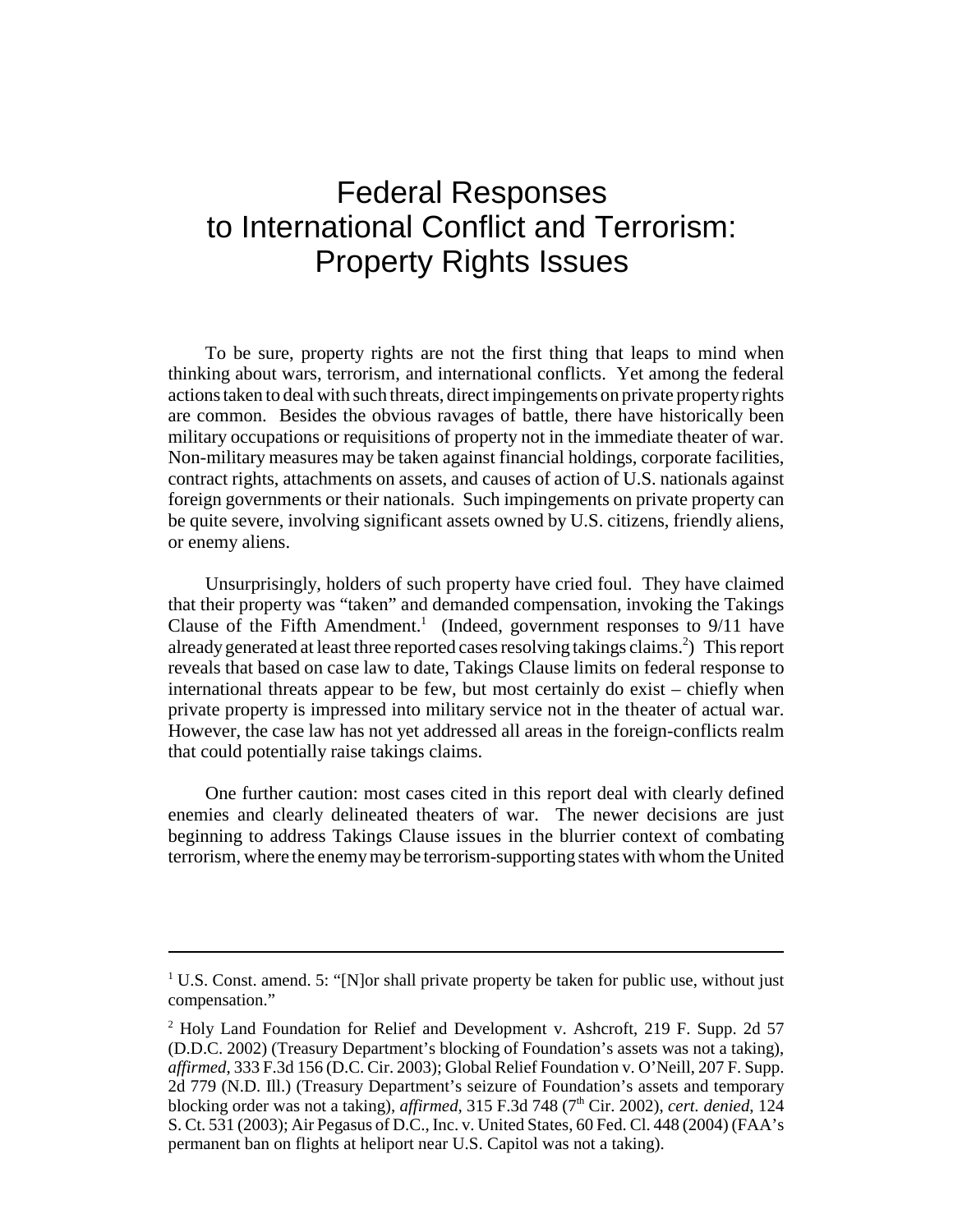States is otherwise at peace,<sup>3</sup> stateless entities such as al-Qaeda, or indeed, nationals of the United States or friendly foreign countries.

### **I. Broad Doctrines That Mitigate Against Takings**

The existence of war, terrorism, or other international conflict does not suspend the Takings Clause's protection of private property.<sup>4</sup> Still, several broad takings-law principles of particular relevance to international threats and national security present daunting obstacles for takings claims in this area.

### *Heightened judicial deference in regulatory takings cases*

 International dangers have consistently prompted courts to extend extra deference to responsive government measures when dealing with *regulatory* takings claims. ("Regulatory takings claims" are those based on the government's restriction of a property's *use*, rather than its physical invasion or outright expropriation of the property.) Indeed, the judicial deference is great enough that our research failed to reveal any instance where a regulatory taking claim based on federal government action against an international threat has succeeded.

Statements of judicial deference are found in numerous cases rejecting regulatory takings claims against the United States – claims based on (1) the federal government's temporary wartime shutdown of non-essential gold mines to free up needed mine workers and mining equipment, *United States v. Central Eureka Mining* Co., 357 U.S. 155, 168 (1958) ("In the context of war, we have been reluctant to find that degree of regulation which, without saying so, requires compensation to be paid for resulting losses of income."); (2) wartime rent controls, *Block v. Hirsh*, 256 U.S. 135, 157 (1920) ("[a] limit in time, to tide over a passing trouble, well may justify a law that could not be upheld as a permanent change"), and *Bowles v. Willingham*, 321 U.S. 503, 519 (1944) ("A nation which can demand the lives of its men and women in ... war is under no constitutional necessity of providing a system of price control on the domestic front which will assure each landlord a fair return ...."); (3) a federal order during the Arab oil embargo that an oil production company sell oil to a particular refiner, *Condor Operating Co. v. Sawhill*, 514 F.2d 351 (Temp. Emer. Ct. App.) (citing *Block v. Hirsh* quote, *supra*), *cert. denied*, 421 U.S. 976 (1975); and (4) a federal prohibition on the exercise of stock options in a U.S. company by a foreign national with ties to Libya, a nation accused of sponsoring terrorism, *Paradissiotis v. United States*, 49 Fed. Cl. 16, 23 (2001) ("It is unfortunate that plaintiff lost his property outright. The preservation of the national security interest

<sup>&</sup>lt;sup>3</sup> A forerunner in this gray area is Sardino v. Federal Reserve Bank of New York, 361 F.2d 106, 111-112 (2d Cir.), *cert. denied*, 385 U.S. 898 (1966), a due process challenge to the freezing of a Cuban national's assets in New York under the Trading with the Enemy Act. The court noted that while the United States was not formally at war with Cuba, qualifying plaintiff as a friendly alien, a court did not have to ignore the fact that that nation "has launched a campaign of subversion throughout the Western Hemisphere."

<sup>4</sup> YMCA v. United States, 396 F.2d 467, 470 (Ct. Cl. 1968), *affirmed*, 395 U.S. 85 (1969).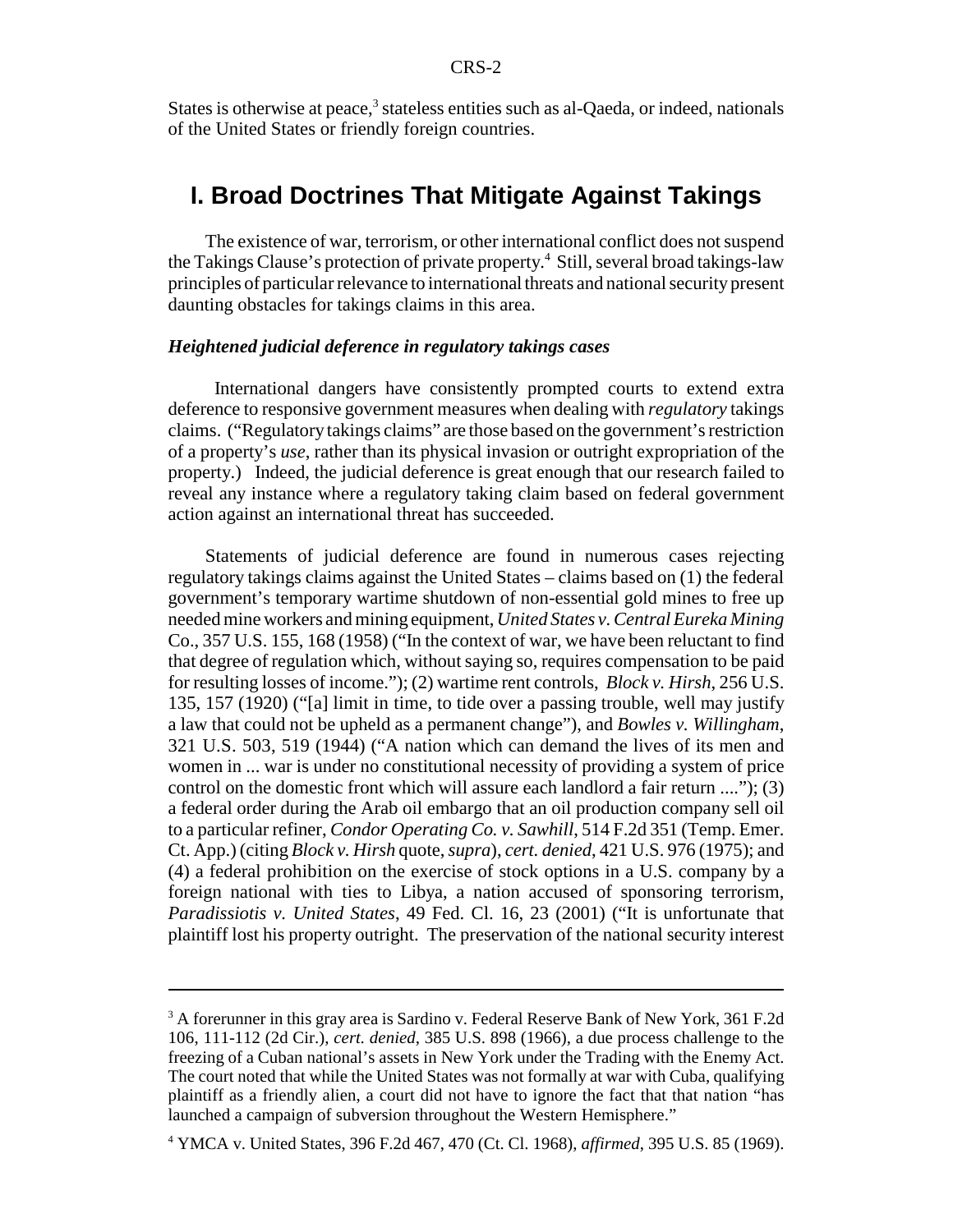of the United States nevertheless greatly outweighs plaintiff's loss."), *affirmed*, 304 F.3d 1271 (Fed. Cir. 2002).<sup>5</sup>

The *Condor Operating Co*. and *Paradissiotis* decisions demonstrate that heightened judicial deference is not restricted to international dangers of the traditional-war variety, or even to hostilities at all.

One element of the general regulatory takings analysis is a balancing of the governmental interest advanced by the challenged government action against the burden imposed on the property owner.<sup>6</sup> The foregoing decisions in the international conflict and terrorism realms often do not explicitly link their statements of deference to this broad takings-test factor – but such a relative weighing is obviously what they are doing. In the case of major threats to the security of the state, the governmental interest is deemed to be so compelling as to be dispositive, or nearly so.

#### *Reduced expectations when doing business internationally*

Another factor in the general regulatory takings test is the extent to which the government's action frustrated the *reasonable* investment-backed expectations of the property owner-plaintiff.<sup>7</sup> Citing this factor, the courts unanimously have spurned the takings claims of persons whose relations with foreign countries – through contracts, leaseholds, causes of action for compensation, etc. – were frustrated when the United States responded to deteriorating or hostile relations with those countries. When dealing in foreign commerce, these decisions say, the possibility of changing world circumstances and U.S. response thereto make any expectation of government noninterference *unreasonable*. One is charged with awareness that relations between the affected countries might sour, and that the government might act in a way that interferes with one's property rights.8 *See, e.g., 767 Third Avenue Assocs. v. United States*, 48 F.3d 1575 (Fed. Cir. 1995); *Chang v. United States*, 859 F.2d 893 (Fed.

<sup>5</sup> At the state level, see Citoli v. City of Seattle, 61 P.3d 1165 (Wash. App.), *rev. denied*, 75 P.3d 968 (2003), where police shut off utilities to a building illegally occupied and barricaded by protesters, with the result that a lawful business in the building ultimately was forced to close permanently. In finding no taking of the business, the court stated: "Where the necessities of war or civil disturbance require the destruction or injury of private property, the resulting losses must be borne by the owners of the property, in that the safety of the state in such cases overrides all considerations of private loss." *Id*. at 1181.

<sup>6</sup> *See, e.g.*, Keystone Bituminous Coal Ass'n v. DeBenedictis, 480 U.S. 470, 488, 492 (1987).

 $7$  This factor in the regulatory takings test was originally stated by the Supreme Court using "*distinct* investment-backed expectations." Penn Central Transp. Co. v. New York City, 438 U.S. 104, 124 (1978) (emphasis added). With no explanation, the Court morphed this phrase into "*reasonable* investment backed expectations" in most of its later regulatory takings decisions. *See, e.g.*, Palazzolo v. Rhode Island, 533 U.S. 606, 626 (2001) (emphasis added).

<sup>&</sup>lt;sup>8</sup> This principle is loosely related to a domestic takings law precept: persons who voluntarily do business in a heavily regulated field cannot claim disappointment of reasonable expectations when the Congress revisits the field to bolster the legislative scheme. *See, e.g.*, Concrete Pipe & Prods. v. Construction Laborers Pension Trust, 508 U.S. 602, 645 (1993).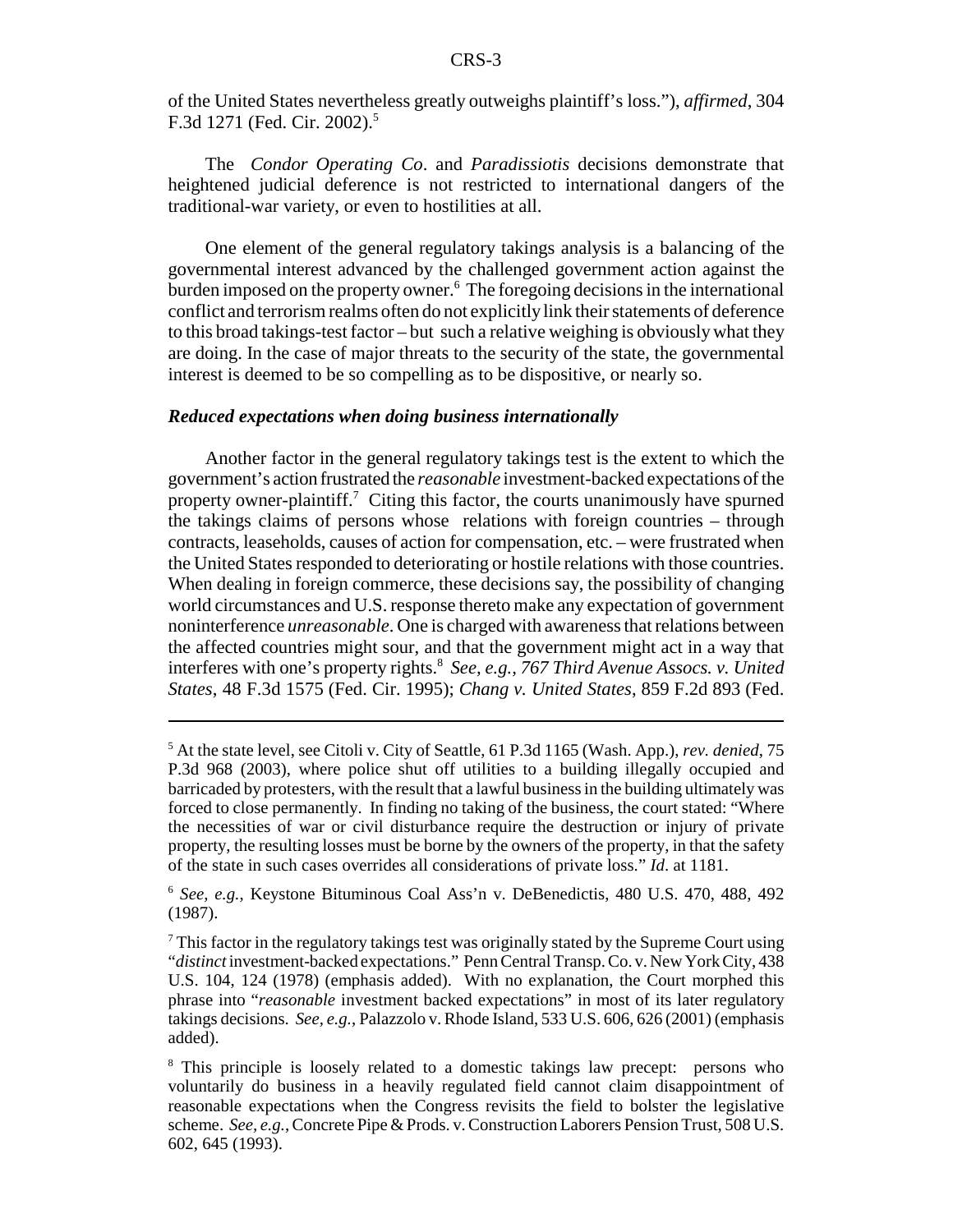Cir. 1988); *Paradissiotis v. United States*, 49 Fed. Cl. 16 (2001), *affirmed*, 304 F.3d 1271 (Fed. Cir. 2002); *Abrahim-Youri v. United States*, 36 Fed. Cl. 482, 486 (1996), *affirmed*, 139 F.3d 1462 (Fed. Cir. 1997), *cert. denied*, 524 U.S. 951 (1998); *Rockefeller Center Properties v. United States*, 32 Fed. Cl. 586, 592 (1995); *Belk v. United States*, 12 Cl. Ct. 732, 734 (1987), *affirmed*, 858 F.2d 706 (Fed. Cir. 1988).

Most of the just-cited cases involve property interests (e.g., contracts) acquired at a time when the international situation was already foreboding – as in *767 Third Ave. Assocs.* with the threat of ethnic strife in Yugoslavia, and in *Chang* and *Paradissiotis* with Libyan support of international terrorism. Or the plaintiffs had chosen to live in a country "where the potential for kidnapping and other terrorist acts existed and the possibility that the United States would have to intervene was always present." *Belk*, 12 Cl. Ct. at 734 (with regard to Iran). However, such pre-acquisition stormclouds are not a prerequisite for courts to discount the property owner's expectations of government nonintervention, and deny the taking claim. It is enough that the property interest was acquired at a time when the President had broad statutory authority to impose measures against foreign assets in response to international conflicts.9 *767 Third Ave. Assocs.*, 48 F.3d at 1580-1581; *Rockefeller Center Properties*, 32 Fed. Cl. at 592-594.

### *Benefits accruing to the plaintiff*

In several cases, courts have rejected the taking claim because the challenged government action also conferred substantial benefit on the plaintiff, even if incidental benefit accrued to the United States as well. The leading case is *YMCA v. United States*, 395 U.S. 85, 92 (1969), where no taking was found when U.S. troops occupied buildings in Panama to protect them from rioters. *Accord*, *Abrahim-Youri v. United States*, 139 F.3d 1462 (Fed. Cir. 1997); *Belk v. United States*, 858 F.2d 706, 709 (Fed. Cir. 1988).

### *Deference to government conduct of foreign policy and the President's role as commander in chief / Political question doctrine*

Yet another recurring hurdle for the taking plaintiff is judicial deference to the President's constitutional role as representative of the federal government in the field of international relations, and his latitude as commander in chief. "Matters intimately related to foreign policy and national security are rarely proper subjects for judicial intervention." *Haig v. Agee*, 453 U.S. 280, 292 (1981). *Accord*, *Regan v. Wald*, 468 U.S. 222, 242 (1984). This deference plays out both as to (1) the reviewability of the government action on which the taking claim is based, and (2) as a factor in the taking analysis itself.

*Reviewability of the government action on which the taking claim is based.* Government declarations and decisions involving national emergencies, war, and foreign relations are often held to be outside the judicial reach – generally on "political question" grounds. The classic statement of the political question doctrine remains that of *Baker v. Carr*, 369 U.S. 186 (1962), which recognized that only

<sup>9</sup> *See* discussion of International Emergency Economic Powers Act and Trading with the Enemy Act in section III.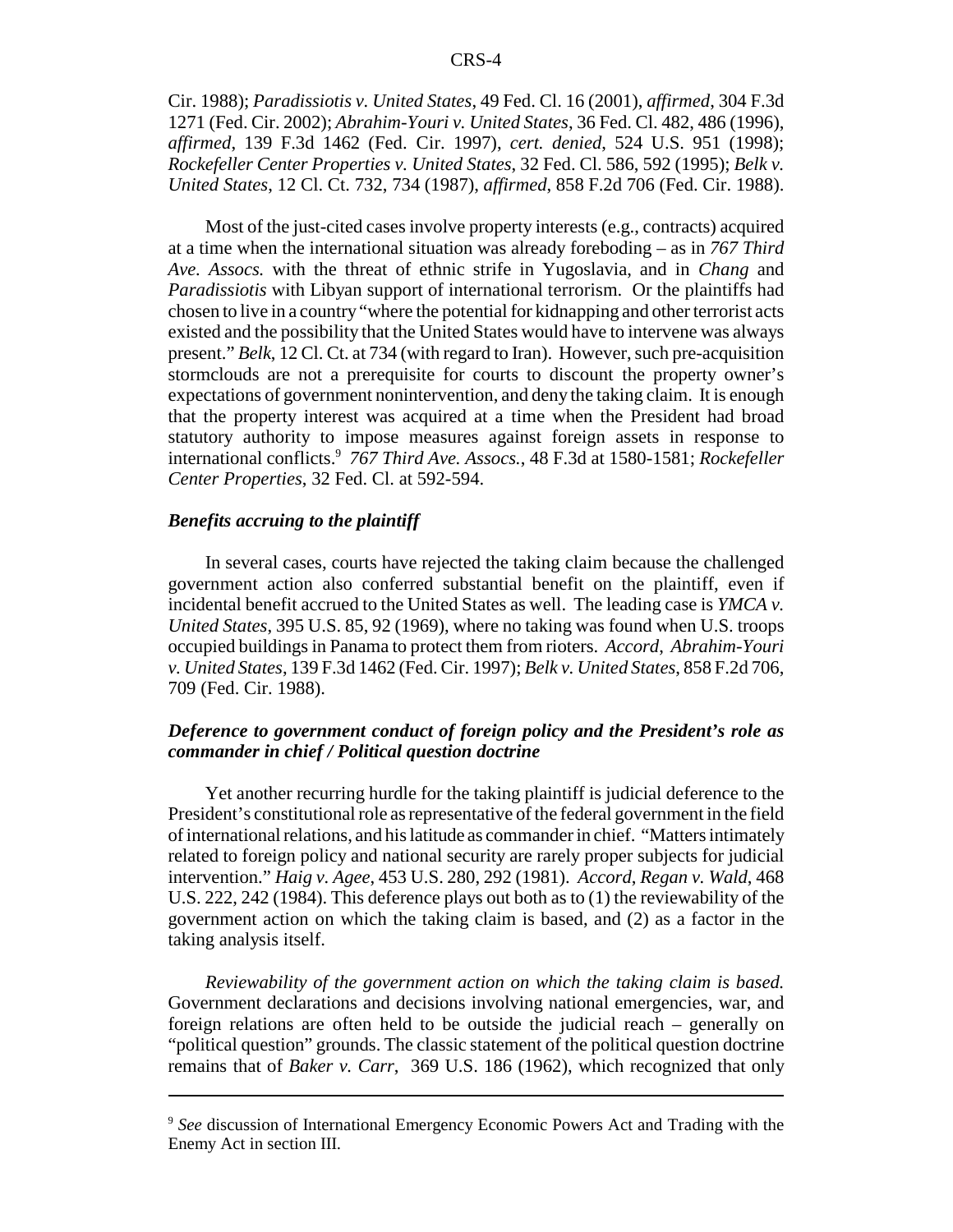certain types of cases are committed to the judicial branch for resolution. To be beyond judicial reach under the doctrine, a case must involve at least one of six factors, among them whether there is a "a textually demonstrable commitment of the issue to a coordinate political department, or a lack of judicially discoverable and manageable standards for resolving it ...." *Id*. at 217.

Numerous takings claims involving international conflicts have foundered on the political-question shoal.10 For example, *Belk v. United States*, 858 F.2d 706 (Fed. Cir. 1988), dealt with the Algerian Accords, under which the United States and Iran ended the hostage crisis in 1981. Several of the former hostages argued that because the Accords extinguished their causes of action against Iran, the U.S. had taken those causes of action.<sup>11</sup> Though denying their claim on the merits, the court concluded alternatively that review of a policy decision made by the President during an international crisis is barred as a political question. "Most, if not all, of [the *Baker v. Carr*] concerns are present in this case." *Id*. at 710.

Most recently, the Federal Circuit used the political question doctrine to rebuff a taking claim brought by the owner of a manufacturing plant in the Sudan destroyed by U.S. cruise missiles. *El-Shifa Pharmaceutical Industries Co. v. United States*, 378 F.3d 1346 (Fed. Cir. 2004). The missile attack was ordered by President Clinton following bombings of two U.S. embassies in East Africa, based on U.S. belief that the perpetrators were associated with al-Qaeda and that the plant was manufacturing chemical weapons for al-Qaeda. The court found that the Constitution commits to the President the power to designate enemy property in foreign territory – so, under the first *Baker* factor, the matter was a nonjusticiable political question.<sup>12</sup> Because the court thus had to accept that plaintiff's property was enemy property, there could be no taking (see section II).<sup>13</sup> However, the court stressed the limited nature of its ruling in two respects. The outcome might have been different, it said, had the plant

<sup>10</sup> As have *non*-takings claims involving international conflicts. *See, e.g.*, Beacon Products Corp. v. Reagan, 633 F. Supp. 1191, 1194-1195 (D. Mass. 1986) (whether Nicaragua posed sufficient threat to trigger President's powers under International Emergency Economic Powers Act is nonjusticiable political question), *affirmed on other grounds*, 814 F.2d 1 (1<sup>st</sup>) Cir. 1987).

 $11$  The court assumed without deciding that causes of action constitute "property" for purposes of the Takings Clause.

<sup>12</sup> *See also* The Prize Cases, 67 U.S. (2 Black) 635, 670 (1862) (whether seceded southern states are to be regarded as belligerents is a determination for President as commander in chief, and courts must be governed by that decision); Sardino v. Federal Reserve Bank of New York, 361 F.2d 106, 109 (2d Cir.) (courts will not review presidential declaration of national emergency – a determination "so peculiarly within the province of the chief executive"), *cert. denied*, 385 U.S. 898 (1966).

<sup>13</sup> *Compare* Chang v. United States, 859 F.2d 893, 896 n.3 (Fed. Cir. 1988), where the finding of a political question (whether the President properly evaluated the "true facts" of the Libyan crisis) did *not* preclude reaching the question whether the President's actions constituted a taking.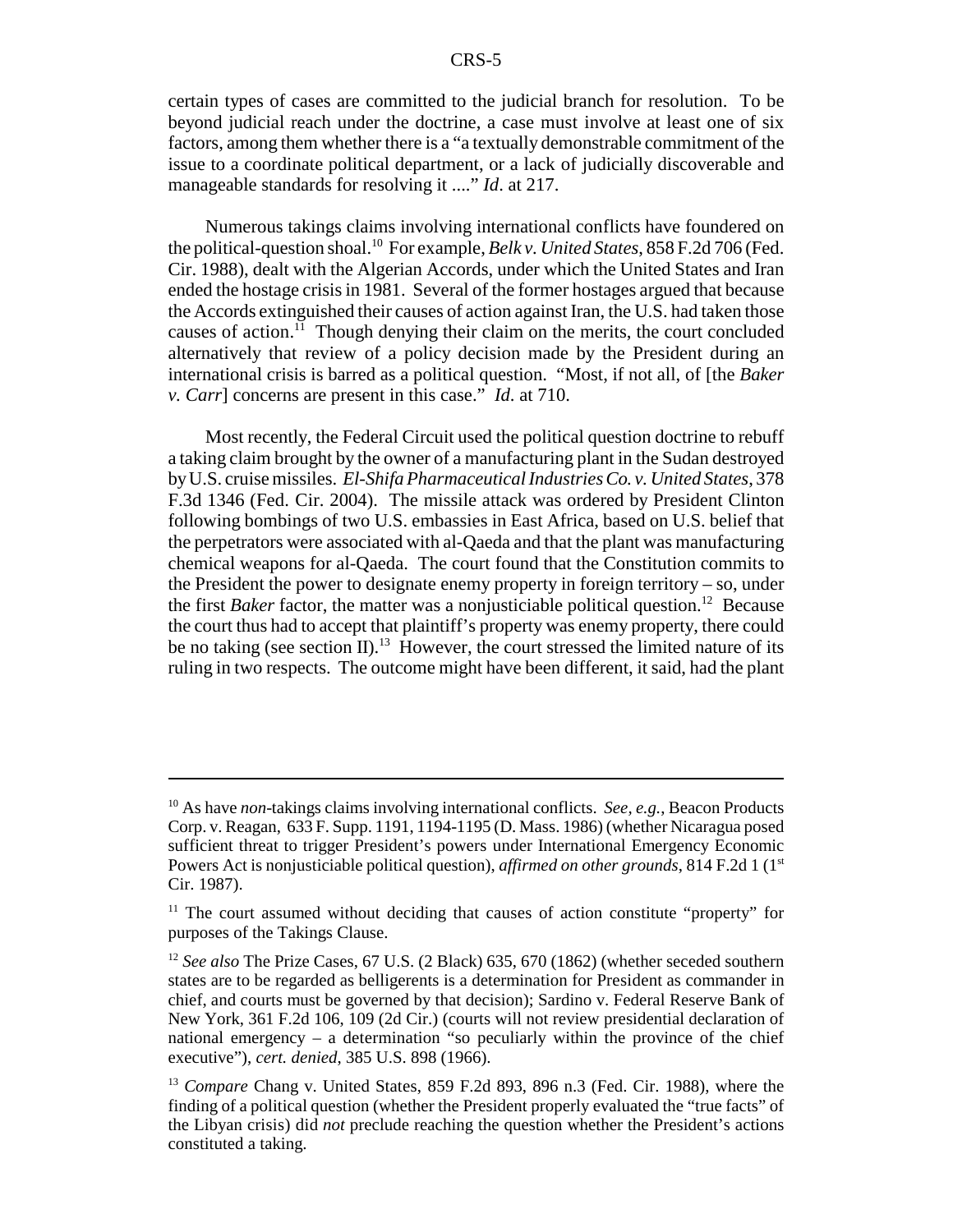been located *in* the United States,<sup>14</sup> or had there been no evidence that the President had in fact determined that the plant belonged to an enemy of the United States.

Not every case or controversy that touches on foreign relations lies beyond judicial cognizance as a political question. *Baker*, 369 U.S. at 211. Courts assert that the doctrine is a narrow one, and are aware it offers a tempting refuge for the government defendant. Thus, the political question defense was rejected in *Langenegger v. United States*, 756 F.2d 1565 (Fed. Cir.), *cert. denied*, 474 U.S. 824 (1985), where the taking claim was based on El Salvador's confiscation of U.S. citizen-owned land as part of an agrarian reform program encouraged by the United States. Resolution of the case, said the court, required no determination of El Salvador's sovereignty, nor did the plaintiff question the executive's authority or the validity of the expropriation. *See also Ramirez de Arellano v. Weinberger*, 745 F.2d 1500 (D.C. Cir. 1984) (en banc) (due process claim against U.S. military's occupation of U.S. citizen's property in Honduras to train Honduran army does not raise political question), *vacated on other grounds*, 471 U.S. 1113 (1985).

*Deference as a factor in the takings analysis itself.* In *Rockefeller Center Properties v. United States*, 32 Fed. Cl. 586 (1995), the merits of the taking claim were reached. The Treasury Department's blocking of assets pursuant to the International Emergency Economic Powers Act was found to further the important public interest in the President's ability to deal with international events. This public interest entered the takings analysis through the "character of the government action" factor, a component of the canonical takings test.<sup>15</sup> No taking was found.

### **II. Status of the Property Owner and Location of the Property**

The protection extended by the Takings Clause depends first on the legal status of the property's owner – whether a U.S. citizen, friendly alien, or enemy alien. In the case of friendly aliens, it depends further on the territorial or extraterritorial location of the property. The law developing in this area is particularly important in light of the increasing frequency with which congressional statutes reach extraterritorial conduct, and with which U.S. offices abroad pursue the fight against terrorism, drug trafficking, counterfeiters, and corrupt financiers.

### *U.S. citizens*

The general rule is that the Takings Clause protects the property of U.S. citizens against takings by the United States wherever in the world the property may be located. *Ashkir v. United States*, 46 Fed. Cir. 438, 444 (2000) (collecting cases). An

<sup>&</sup>lt;sup>14</sup> One presumes the court is referring to the additional *process* that might be required to designate enemy property in the U.S. There can be little question that enemy property may be taken or destroyed without compensation even in the U.S. See section II of this report.

<sup>15</sup> Penn Central Transp. Co. v. New York City, 438 U.S. 104, 124 (1978).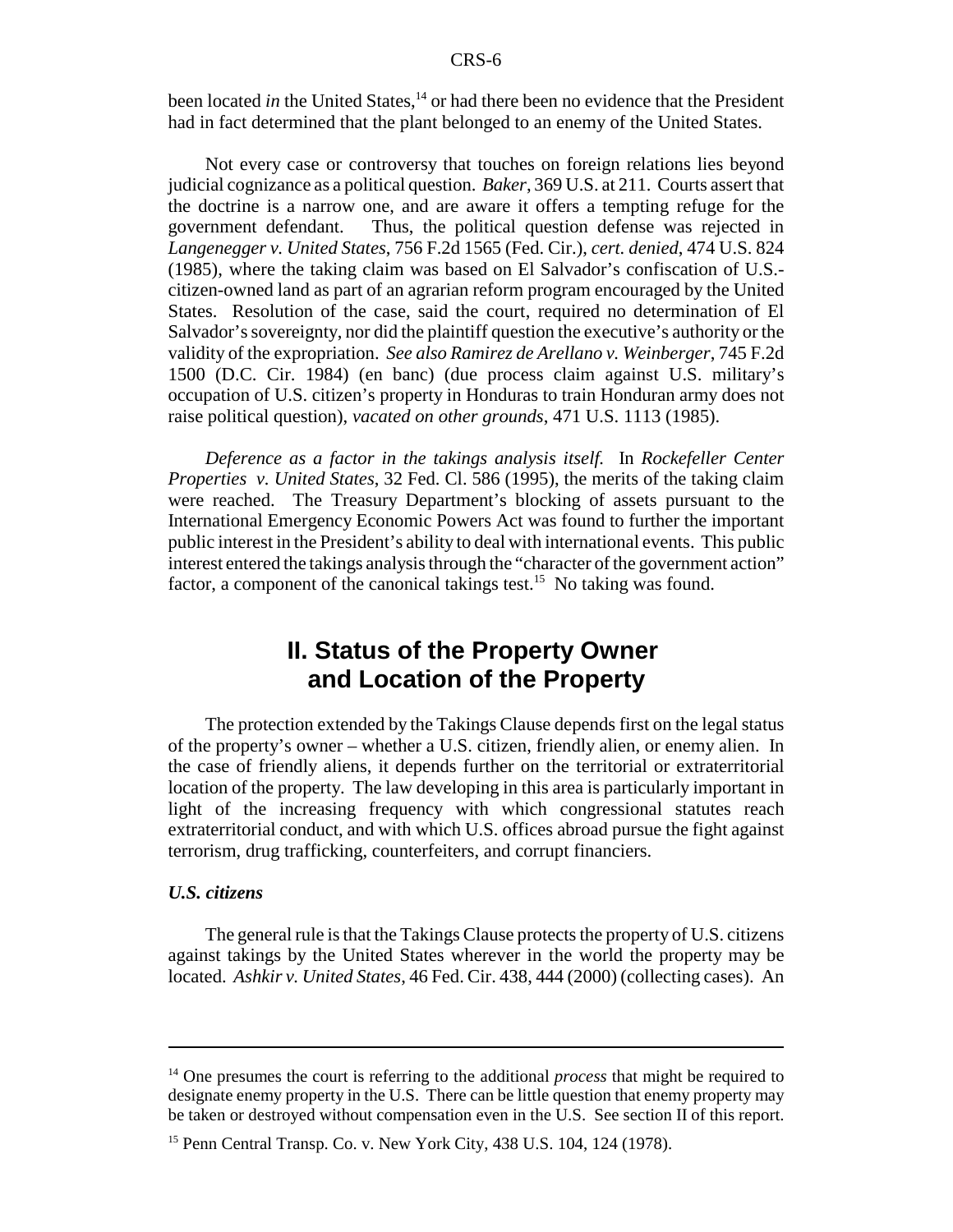exception is that all property, even that of U.S. citizens, is regarded as enemy property when located in enemy territory (see below, this section).

#### *Friendly aliens*

In the leading case, the property of a friendly alien (a Russian corporation) was held to be protected by the Takings Clause, just as that of U.S. citizens. *Russian Volunteer Fleet v. United States*, 282 U.S. 481, 489, 491-492 (1931). Because the alien's property was vessel-construction contracts with a New York shipyard, the decision is usually read as restricted to property located within the United States.<sup>16</sup> *Russian Volunteer Fleet* also declared that an alien's ability to invoke Takings Clause protection is not dependent on U.S. citizens being entitled to prosecute similar claims against the alien's government in the courts of that country. *Id.* at 491-492. (But while the Takings Clause does not demand reciprocity, Congress does, at least when the case is filed in the U.S. Court of Federal Claims. Under 28 U.S.C. section 2502, the United States may be sued in that court only by citizens of foreign governments that afford U.S. citizens the right to sue such governments in their courts.)

*Russian Volunteer Fleet* received judicial gloss in a later decision asking whether the Fourth Amendment's protection against unreasonable searches and seizures applies to property owned by a nonresident alien – but located in a *foreign* country. *United States v. Verdugo-Urquidez*, 494 U.S. 259 (1990). In holding that the Fourth Amendment does not, the Court surveyed other cases, including *Russian Volunteer Fleet*, in which it had held that friendly aliens enjoy certain rights under the U.S. Constitution. Those cases, it clarified, "establish only that aliens receive constitutional protections when they have come within the territory of the United States and developed substantial connections with this country." *Id*. at 271. But because *Verdugo-Urquidez* involved the Fourth Amendment, and because its holding was not based exclusively on the substantial connections prerequisite, its authoritativeness with regard to *Russian Volunteer Fleet* and the Takings Clause remained in doubt.<sup>17</sup>

Newer case law has grappled with the effect of *Verdugo-Urquidez* on the Takings Clause, ruling unanimously that the substantial connections rule does apply to alien-filed claims. Given the extraterritorial location of *both plaintiffs and their property* in these cases, such connections were held to be absent, and the takings claims dismissed. *Hoffman v. United States*, 53 F. Supp. 2d 483 (D.D.C. 1999), *affirmed*, 17 Fed. Appx. 980 (Fed. Cir. 2001) (unpublished). involved German nationals suing the United States for its refusal to turn over a photographic archive and watercolors painted by Adolf Hitler, taken from Germany during the allied occupation after World War II.18 *Ashkir v. United States*, 46 Fed. Cl. 438 (2000),

<sup>16</sup> *See, e.g.*, Ashkir v. United States, 46 Fed. Cl. 438, 440 (2000).

<sup>&</sup>lt;sup>17</sup> For a view of the case law immediately prior to *Verdugo-Urquidez*, see Remsen N. Kinne IV, *Making America Pay: Just Compensation for Foreign Property Takings*, 9 B.C. Third World L. J. 217 (1989).

 $18$  This unpublished affirmance is not citable as precedent. As the trial court, the Federal Circuit observed that where an alien plaintiff has neither resident alien status nor property (continued...)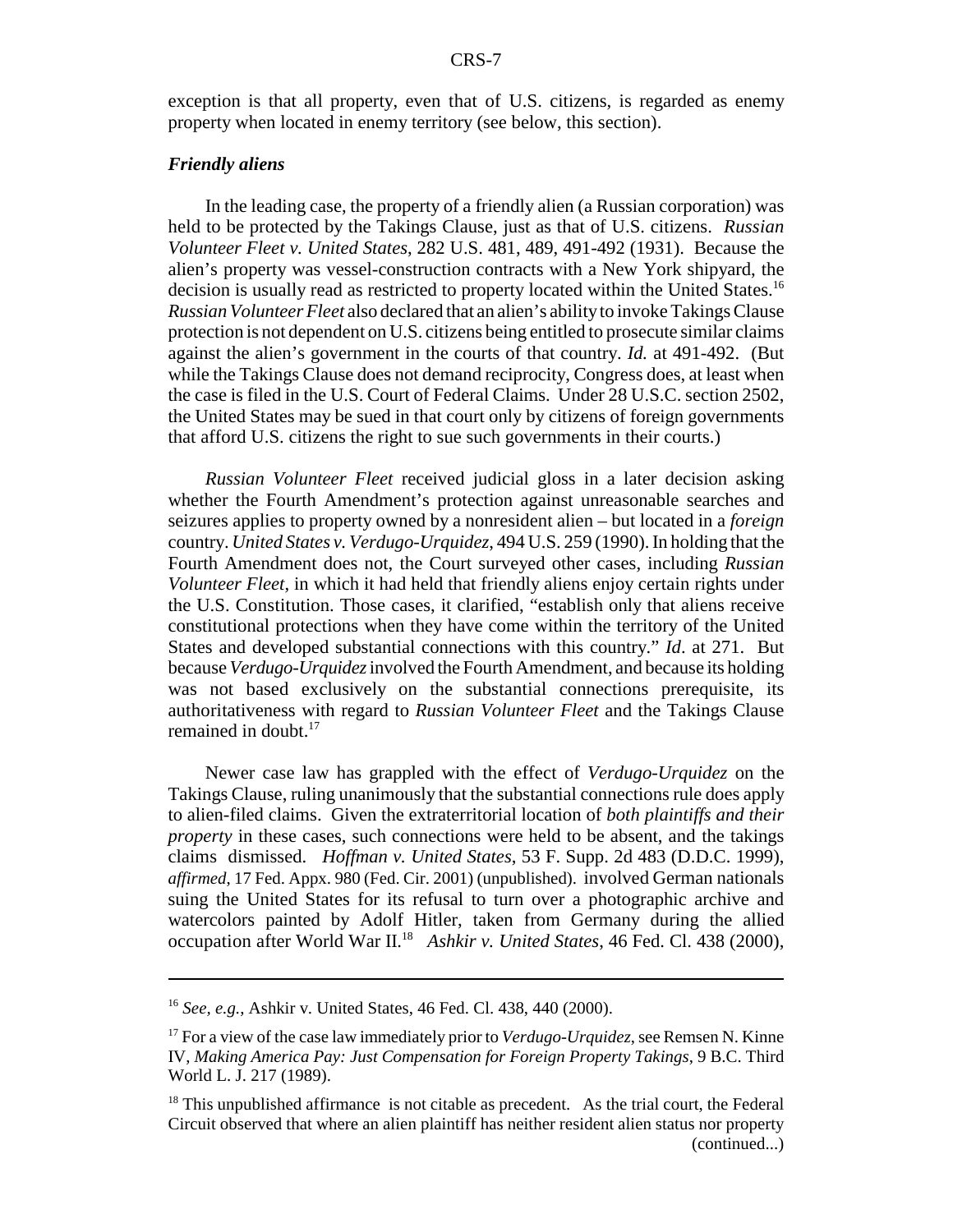involved a citizen of Somalia asserting a taking by the United States, based on the U.S. military's occupation of and injury to his compound in Mogadishu in aid of U.N. relief efforts. And *Rosner v. United States*, 231 F. Supp. 2d 1202 (S.D. Fla. 2002), involved a takings class action by Hungarian Jews who alleged that their valuables, confiscated by the pro-Nazi Hungarian government in 1944, were seized by the U.S. army while being shipped by train to Germany, and never returned. *Rosner* also stressed that the substantial connections with the United States must exist at the time of the alleged taking, not later.

Notwithstanding the unanimous endorsement of *Verdugo-Urquidez* in these trial-court decisions, the Federal Circuit recently declined to overrule its own contrary precedent. In *Turney v. United States*, 115 F. Supp. 457 (Ct. Cl. 1957), the Circuit's predecessor court had held that U.S. seizure of radar equipment in the Philippines after World War II, owned by a Philippine corporation, was a taking. The court had rejected the government's broad argument that the Takings Clause lacks extraterritorial application. In its recent *El-Shifa* case, the Federal Circuit characterized *Turney* as counseling in favor of applying the Takings Clause extraterritorially despite the absence of substantial connections, placing *Turney* squarely in conflict with *Verdugo-Urquidez.* It expressly declined to resolve this conflict, however, because it did not need to: *El-Shifa* could be dismissed solely on political question grounds (see section I).

At present, then, the Federal Circuit has not ruled authoritatively on whether there is a substantial-connections prerequisite for takings claims brought by friendly aliens against the United States. Case law reviewed above, however, suggests that if and when the Circuit does rule, it will endorse its existence.

### *Enemy aliens*

In contrast with friendly aliens, the property of enemy aliens receives no Takings Clause protection wherever the property may be found. *Cummings v. Deutsche Bank*, 300 U.S. 115, 120 (1937); *El-Shifa Pharmaceutical Industries Co. v. United States*, 378 F.3d 1346, 1355 (Fed. Cir. 2004).

Under the "rules of war," property of any person located in enemy territory is deemed enemy property, notwithstanding the nationality of the owner. As enemy property, it may be destroyed without Takings Clause compensation. *Juragua Iron Co. v. United States*, 212 U.S. 297, 305-308 (1909). Query, however, whether the courts may balk at some confiscations in enemy territory, where the property is owned by a non-enemy national and the confiscation is unrelated to military necessity. For example, in *Seery v. United States*, 127 F. Supp. 601, 605 (Ct. Cl. 1955), the court expressed skepticism that the military could use a U.S.-citizenowned estate in Austria as an officers' club without effecting a taking, even assuming Austria was still enemy territory months after Germany's surrender.<sup>19</sup>

 $18$  (...continued)

located within the United States, he generally lacks a substantial connection.

 $19$ <sup>19</sup> The court discerned a taking largely based on the rules of war under international law. (continued...)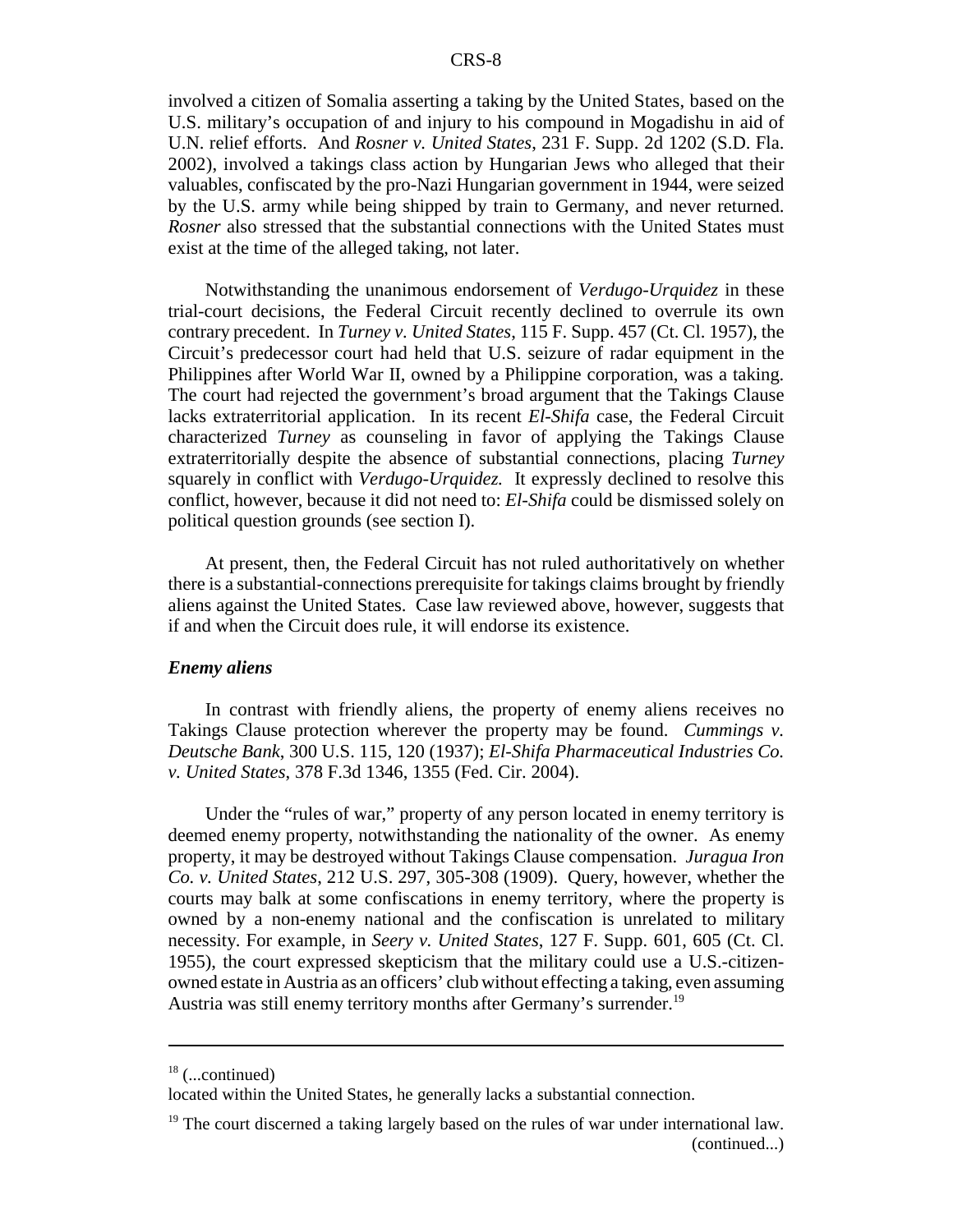### **III. Freezing/Vesting of Assets, Suspending Judicial Process, Settling Claims**

When the United States has moved to freeze or vest assets of hostile foreign nations or nationals thereof, suspend judicial process initiated by U.S. nationals against such assets, or settle claims of U.S. nationals against foreign sovereigns and their assets, courts have universally rejected takings attacks, though with an occasional caution.

### *Freezing of assets*

Freezing of assets was accomplished, until 1977, under the Trading with the Enemy Act (TWEA).<sup>20</sup> During that time, the TWEA applied to both wartime and any other period of national emergency declared by the President (typically in peacetime). In 1977, Congress enacted the International Emergency Economic Powers Act  $(IEEPA)<sup>21</sup>$  which removed the national emergency authority from TWEA and ensconced it exclusively in IEEPA. At the same time, IEEPA qualified the emergency authority to reach only "any unusual and extraordinary threat, which has its source in whole or substantial part outside the United States" and respecting which the President declares a national emergency under IEEPA.<sup>22</sup> IEEPA also grandfathered existing exercises of national emergency authority under TWEA. Both statutes now authorize the President to prohibit, among a long list of things, "exercising any right ... with respect to ... any property in which any foreign country or a national thereof has any interest by any person, or with respect to any property, subject to the jurisdiction of the United States."<sup>23</sup>

As far as reported court decisions reveal, every taking claim based on an asset freezing order under TWEA or IEEPA has failed. The key rationale used by courts has been that the freezing of assets is merely temporary and not a vesting of title in

 $20\,50\,$  U.S.C. App. §§ 1-6, 7-39, 41-44.

21 50 U.S.C. §§ 1701-1707.

<sup>22</sup> IEEPA § 202, 50 U.S.C. § 1701. The President may declare a national emergency only under the procedures in the National Emergencies Act. 50 U.S.C. §§ 1601-1651.

 $19$  (...continued)

These rules, beyond the scope of this report, prescribe when property captured or found on battlefields, and property in military-occupied areas, may be "confiscated" (permanently appropriated without compensation) or "seized" (taken with a duty to return or compensate at the end of the armed conflict) – or must instead be "requisitioned" (appropriated in occupied territory for the needs of an army of occupation, with compensation as soon as possible). *See generally* Elyce K.D. Santerre, *From Confiscation to Contingency Contracting: Property Acquisition On or Near the Battlefield*, 124 Mil. L. Rev. 111, 112- 122 (1989).

<sup>23</sup> TWEA § 5(b)(1)(B), 50 U.S.C. App. § 5(b)(1)(B); IEEPA § 203(a)(1)(B), 50 U.S.C. §  $1702(a)(1)(B)$ . The only difference between the two provisions, as pertinent here, is the USA PATRIOT Act's addition to IEEPA in 2001 of presidential authority to "block during the pendency of an investigation" the rights listed in IEEPA section  $203(a)(1)(B)$ .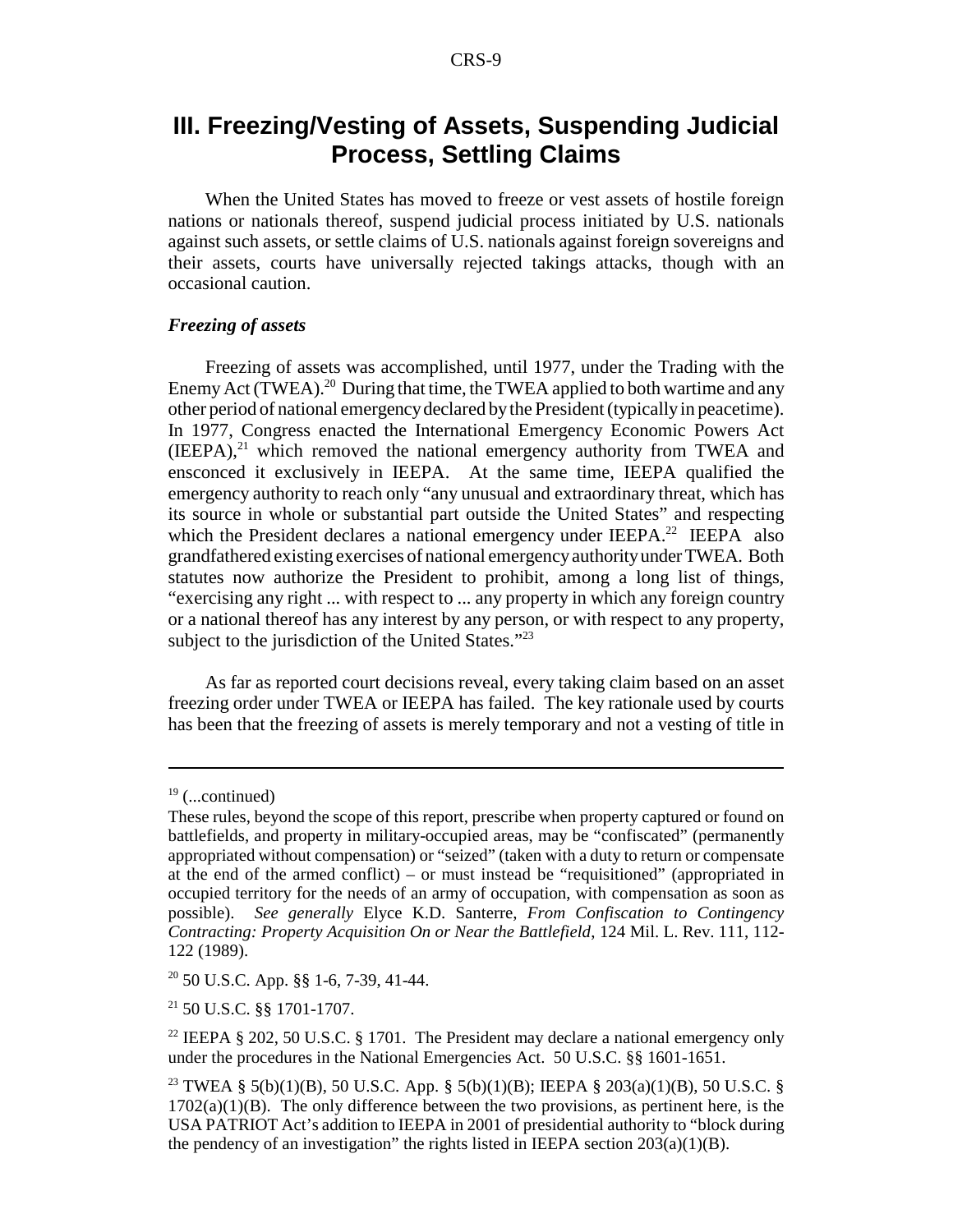the United States. *See, e.g., Tran Qui Than v. Regan*, 658 F.2d 1296, 1304 (9<sup>th</sup>) Cir.1981). *Accord*, *Global Relief Found. v. O'Neill*, 207 F. Supp. 2d 779, 802 (N.D. Ill.), *affirmed*, 315 F.3d 748 (7th Cir. 2002), *cert. denied*, 124 S. Ct. 531 (2003); *Holy Land Found. for Relief and Development v. Ashcroft*, 219 F. Supp. 2d 57, 78 (D.D.C. 2002), *affirmed*, 333 F.3d 156 (D.C. Cir. 2003).

Moreover, "temporary" has been loosely construed. Even the passage of considerable time since the freeze was imposed may not raise the taking specter, if hostile relations are equally longstanding. *See, e.g.,Tole S.A. v. Miller*, 530 F. Supp. 999 (S.D.N.Y. 1981) (blockage of assets of Cuban corporation for 18 years effected no taking), *affirmed*, 697 F.2d 298 (2d Cir. 1982) (table). Query, however, whether the Supreme Court's recent decision in *Tahoe-Sierra Preservation Council v. Tahoe Regional Planning Agency*, 535 U.S. 302 (2002), noting that land-use planning moratoria may become takings if kept in place long enough, may lead courts to view protracted foreign asset freezes as takings. *See Holy Land Found*., 219 F. Supp. 2d at 78 (owner of property frozen eight months may "some day" have a more viable taking claim, citing *Tahoe-Sierra*). *See also Nielsen v. Sec'y of the Treasury*, 424 F.2d 833, 843-844 (D.C. Cir. 1970) (blocking of foreign assets raises taking issue if continued indefinitely). $^{24}$ 

Another rationale cited for ruling against the taking claimant is that the blocked foreign assets may be needed to satisfy present or future claims of U.S. citizens against the foreign country or its nationals, or to use as leverage in negotiations with the hostile nation. *Tole S.A.*, 530 F. Supp. 999 (discussing cases). "There is no reason," said the Supreme Court, "why [the United States] may not ... make itself and its nationals whole from assets here before it permits such assets to go abroad in satisfaction of claims of aliens made elsewhere ...." *United States v. Pink*, 315 U.S. 203, 228  $(1942)^{25}$ 

In a recent case, the U.S. invoked IEEPA to prohibit a Cypriot citizen with Libyan ties from exercising stock options in a U.S. company – owing to Libya's support of terrorism. During the freeze, the stock options expired, resulting in a total loss to the plaintiff. In finding no taking of the option contract, the trial court relied particularly on the contingent nature of foreign commerce. *Paradissiotis v. United States*, 49 Fed. Cl. 16, 22 (2001). On appeal, plaintiff argued unsuccessfully that the Treasury Department should have permitted him to exercise his stock options and then retained the proceeds in a blocked, interest-bearing account, and that failure to do so was a taking. 304 F.3d 1271 (Fed. Cir. 2002).

<sup>&</sup>lt;sup>24</sup> The Restatement (Third) of Foreign Relations Law  $(1987)$  seems not to insist on "indefinite" duration in order for an asset freeze to be a possible taking. "Extended" deprivation may be enough. Section 712, Comment g, Reporters' Note No. 6.

<sup>25</sup> *See generally* Sardino v. Federal Reserve Bank of New York, 361 F.2d 106, 112-113 (2d Cir.), *cert. denied*, 385 U.S. 898 (1966).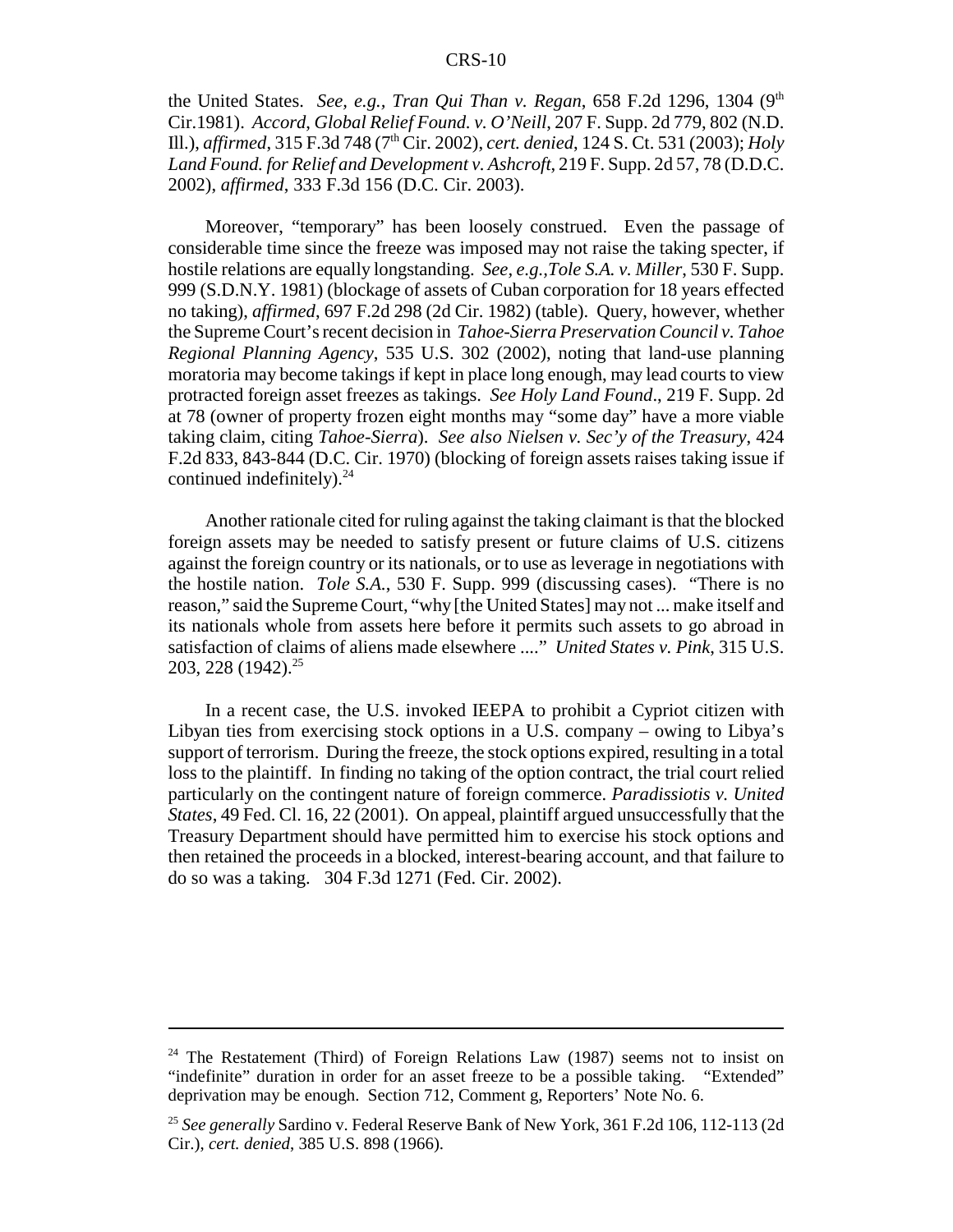### *Vesting of assets*

TWEA and IEEPA authorize not only the freezing of foreign assets, but the vesting of such assets.<sup>26</sup> The TWEA vesting authority is available during wartime; the IEEPA authority, "when the United States is engaged in armed hostilities or has been attacked by a foreign country or foreign nationals." In contrast with the freezing of assets, vesting has the United States actually taking ownership of the property, so that it may be "held, used, administered, liquidated, sold, or otherwise dealt with" by the U.S. $^{27}$  The Supreme Court has cautioned that "this summary power to seize property which is believed to be enemy-owned is rescued from constitutional invalidity under the Due Process and [Takings] Clauses ... only by those provisions of the act which afford a non-enemy claimant a later judicial hearing as to the propriety of the seizure." *Societe Internationale v. Rogers*, 357 U.S. 197, 211 (1958).

#### *Suspension of judicial process and executive settlement of claims*

In the name of foreign policy, the President has considerable authority to suspend judicial process against foreign assets and to settle with foreign nations the claims of U.S. citizens against those nations, or their nationals.<sup>28</sup> These executive powers received considerable judicial scrutiny for possible takings in the aftermath of the Iranian hostage crisis.<sup>29</sup> The key documents are the IEEPA, under which President Carter blocked removal or transfer of Iranian assets in the U.S. except by license, and the Algerian Accords, under which the United States later agreed to substitute binding arbitration for private litigation against Iran in U.S. courts.

Some courts have held that the President's suspension of private claims against Iran presented no *ripe* taking issue, since plaintiffs might recover fully in arbitration before the Iran-U.S. Claims Tribunal. *See, e.g., American Int'l Group, Inc. v. Islamic Republic of Iran*, 657 F.2d 430 (D.C. Cir. 1981); *Chas. T. Main Int'l, Inc. v.* Khuzestan Water and Power Auth., 651 F.2d 800 (1<sup>st</sup> Cir. 1981). Others have refused

<sup>26</sup> TWEA § 5(b)(1), 50 U.S.C. App. § 5(b)(1); IEEPA § 203(a)(1)(C), 50 U.S.C. §  $1702(a)(1)(C)$ . The vesting authority in IEEPA was not added until 2001, through the USA PATRIOT Act.

For example, the first President Bush, in response to Iraq's invasion of Kuwait, *froze* that country's assets in the U.S. under IEEPA. Exec. Order No. 12722 (1990), 50 U.S.C. § 1701 note. During the second Iraq war, the current President Bush invoked IEEPA to *vest ownership* of such Iraqi assets in the U.S. Department of the Treasury. Exec. Order No. 13290 (2003), 50 U.S.C. § 1701 note.

 $27$  The quoted phrase in the text appears in both the statutory provisions cited in note 26, *supra*.

 $28$  "[T]he President's power to espouse and settle claims of our nationals against foreign governments is of ancient origin and constitutes a well-established aspect of international law." Shanghai Power Co. v. United States, 4 Cl. Ct. 237, 246 (1983), *affirmed*, 765 F.2d 159 (Fed. Cir. 1985) (table). *See generally* Dames & Moore v. Regan, 453 U.S. 654, 679- 680 (1981).

<sup>29</sup> *See generally* Peter W. Adler, Note, *The Iran-U.S. Accords and the Taking Clause of the Fifth Amendment*, 68 Va. L. Rev. 1537 (1982); Lawrence W. Newman, *A Personal History of Claims Arising Out of the Iranian Revolution*, 27 N.Y.U. J. Int'l L. & Pol'y 631 (1995).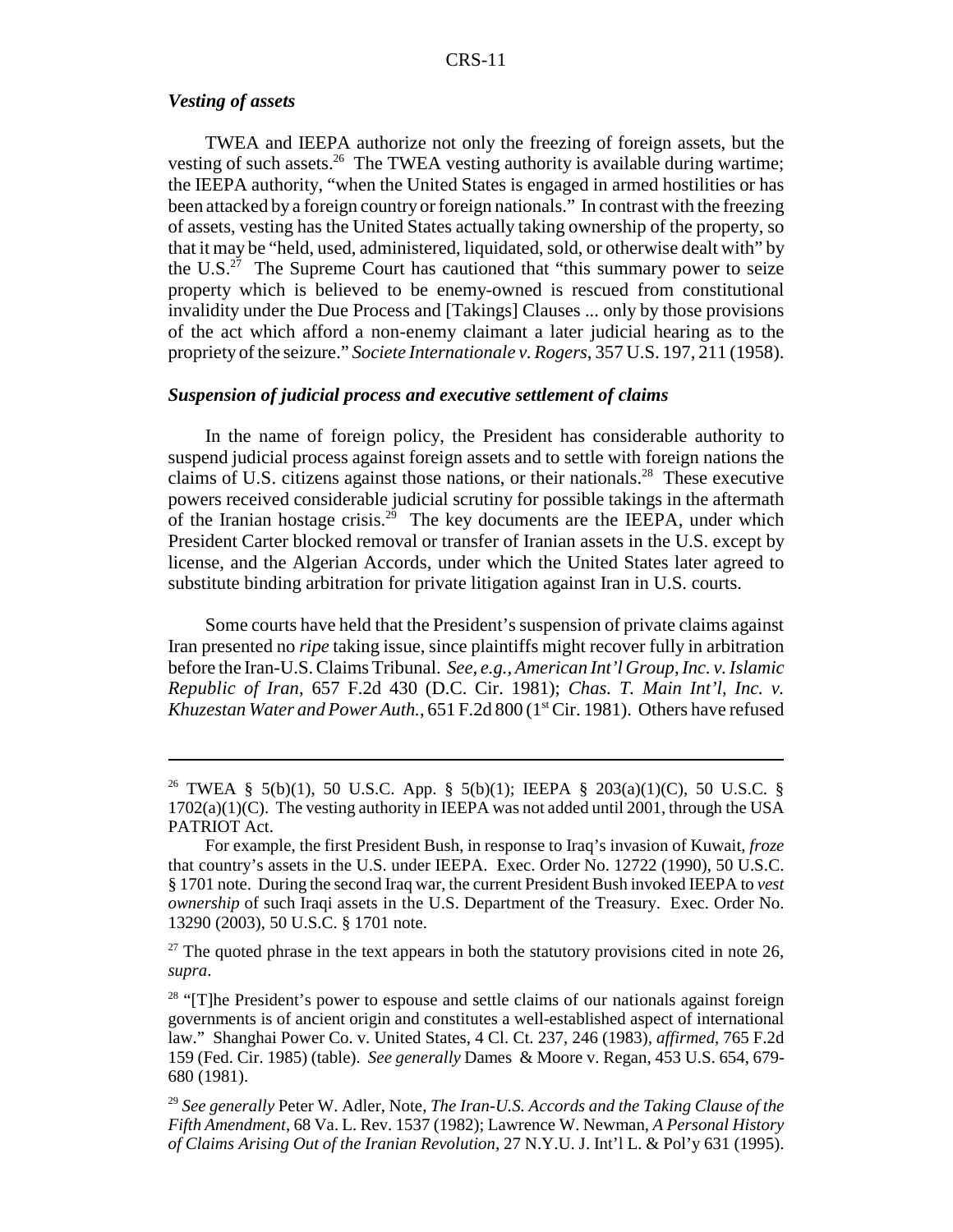to reach the merits on political question grounds. *See, e.g., Belk v. United States*, 858 F.2d 706, 710 (Fed. Cir. 1988).

Where the taking issue in the case was reached, courts have stated or implied that in a proper case an executive cancellation of private claims by settlement could be a taking. *See, e.g., Langenegger v. United States*, 756 F.2d 1565 (Fed. Cir.) (opining that an earlier decision of the court, finding no taking based on U.S. settlement of individual claims against China, did not stand for an absolute rule that extinguishment of claims can never be a taking), *cert. denied*, 474 U.S. 824 (1985); *American Int'l Group*, 657 F.2d at 446. Research reveals no instance, however, where a taking has been found. For example, when the United States, through the Algerian Accords, extinguished causes of action asserted by the former Iranian hostages against the government of Iran, there was no taking. *Belk*, 858 F.2d 706. *Belk* pointed out that because the Accords brought about the release of the hostages, they received a valuable benefit for the compromise of their claims. Similarly, no taking resulted when the President vacated pre-judgment attachments of Iranian assets made pursuant to revocable license. *Dames & Moore v. Regan*, 453 U.S. 654 (1981).

More recently, holders of small claims against Iran asserted a taking based on the United States' espousal and settlement of their claims against that country. *Abrahim-Youri v. United States*, 139 F.3d 1462 (Fed. Cir. 1997), *cert. denied*, 524 U.S. 951 (1998). The \$50 million fund available to the successful claimants was enough that each claimant received the full amount of principal awarded, but only a third of the interest accrued. No taking of the interest resulted, said the court, because as in *Belk*, the settlement here sought to benefit the claimants, whose claims had languished many years. Moreover, it said, "those who engage in international commerce must be aware that international relations sometimes become strained ...." *Id.* at 1468.

### **IV. International Contracts**

Federal measures against foreign governments may severely frustrate performance under existing contracts with those governments or their nationals. In asserting takings, disappointed contract parties cite the fact that contract rights are generally held to be "property" for purposes of the Takings Clause, placing them under its protective umbrella.<sup>30</sup> In the international realm, however, takings plaintiffs invariably collide head-on with the contingent nature of expectations when contract performance hinges on the maintenance of friendly relations between nations. As a further obstacle, courts on occasion note the additional takings law precept that the U.S. is held to only frustrate contract performance, not take a contract

<sup>30</sup> *See, e.g.*, United States Trust Co. v. New Jersey, 431 U.S. 1, 19 n.16 (1977) ("Contract rights are a form of property and as such may be taken ... provided that just compensation is paid."); *Lynch v. United States*, 292 U.S. 571, 579 (1934) ("Valid contracts are property, whether the obligor be a private individual, a municipality, a State, or the United States.").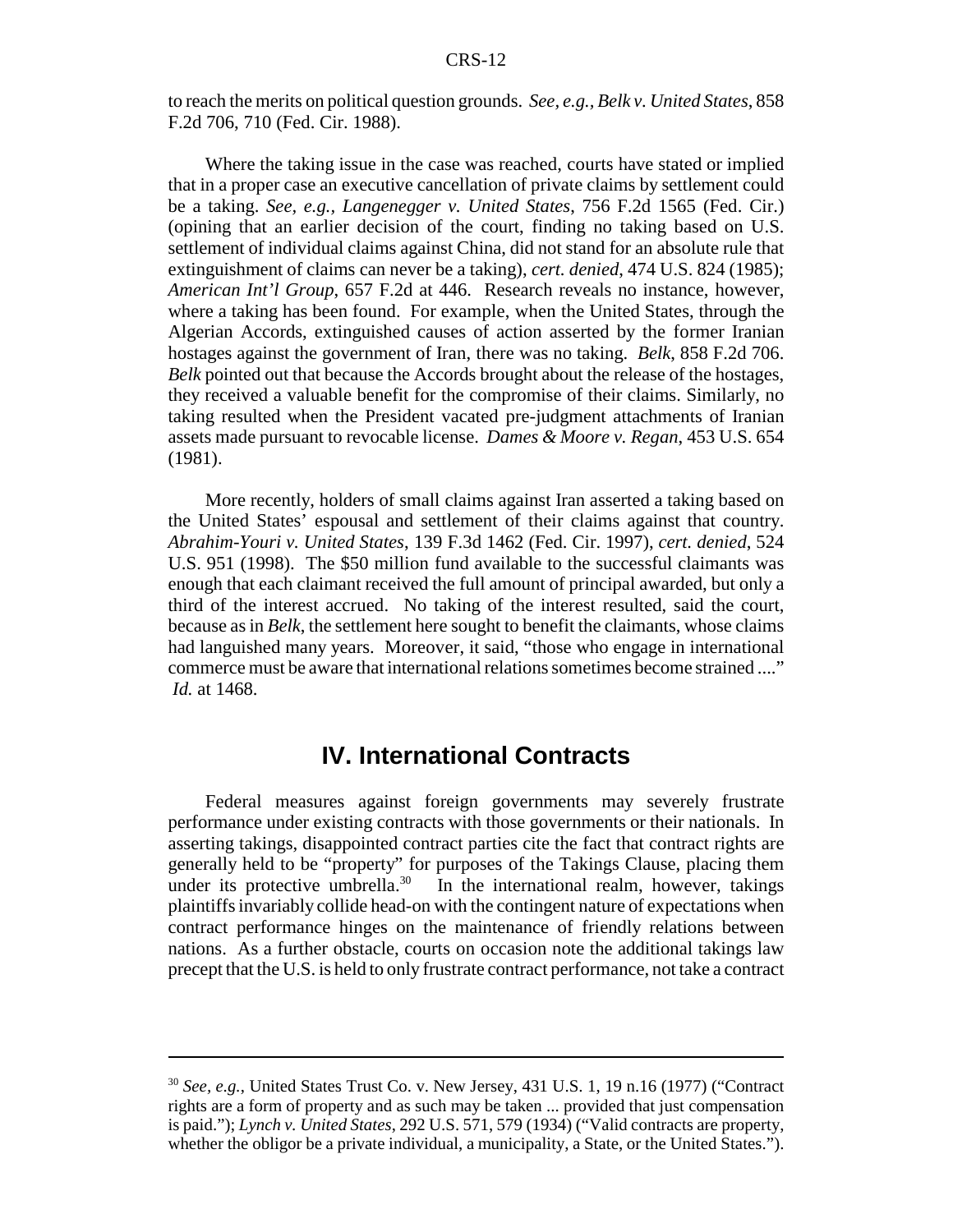right, when its actions incidentally block performance under existing contracts.<sup>31</sup> Research reveals no successful takings claims in this area. *See, e.g., Chang v. United States*, 859 F.2d 893 (Fed. Cir. 1988) (employment contract); *767 Third Avenue Assocs. v. United States*, 48 F.3d 1575 (Fed. Cir. 1995) (leasehold contract); *Paradissiotis v. United States*, 304 F.3d 1271 (Fed. Cir. 2002) (stock option contract). $32$ 

In *Chang*, for example, U.S. nationals or resident aliens entered into employment contracts with a Libyan oil company in 1985. The following year, the President issued an executive order under IEEPA, declaring a national emergency because of the threat posed by Libyan support of international terrorism. The order declared that "no U.S. person may perform any contract in support of an industrial or other commercial or governmental project in Libya." Plaintiffs' claim that the United States had thereby taken their employment contracts was rejected under the traditional three-factor balancing test for regulatory takings. Most pertinent to the international context of the dispute, the court said that persons entering into employment contracts overseas are on notice that contract performance turns on the continuation of friendly relations between nations. Indeed, relations between the United States and Libya were deteriorating at the time the contracts were entered into.

### **V. Law Enforcement**

In the course of their duties, law enforcement personnel may damage or destroy private property, as a byproduct of pursuing criminal suspects. They may also seize property or bring about its forfeiture. Often, the harmed individual is an innocent party, and plainly these make the most compelling takings plaintiffs.

This area is vast and is only touched upon here. Much of the case law deals with law enforcement by state personnel, where the classic situation involves police damage to the homes or retail stores of innocent parties in the process of breaking down doors or flushing out criminal suspects. The majority view is that no taking occurs; at most, the state action constitutes a tort.<sup>33</sup> These state cases presumably have relevance to federal law enforcement against terrorists as well.

Several federal agencies now combating terrorism have been on the receiving end of takings claims arising out of non-terrorism-related law enforcement. A typical

<sup>31</sup> Omnia Commercial Co. v. United States, 261 U.S. 502 (1923).

 $32$  Where the government's action frustrates future sales abroad in the absence of any contracts, a taking claim based on such future losses approaches the frivolous. *See, e.g.*, Galloway Farms v. United States, 834 F.2d 998 (Fed. Cir. 1987) (losses to Iowa farmer as result of grain embargo on trade with Soviet Union, in response to Soviet invasion of Afghanistan, caused no taking).

<sup>33</sup> *See generally* Charles E. Cohen, *Takings Analysis of Police Destruction of Innocent Owners' Property in the Course of Law Enforcement: The View From Five State Supreme Courts*, 34 McGeorge L. Rev. 1 (2002); Kelly v. Story County Sheriff, 611 N.W.2d 475, 482-483 (Iowa 2000) (collecting cases).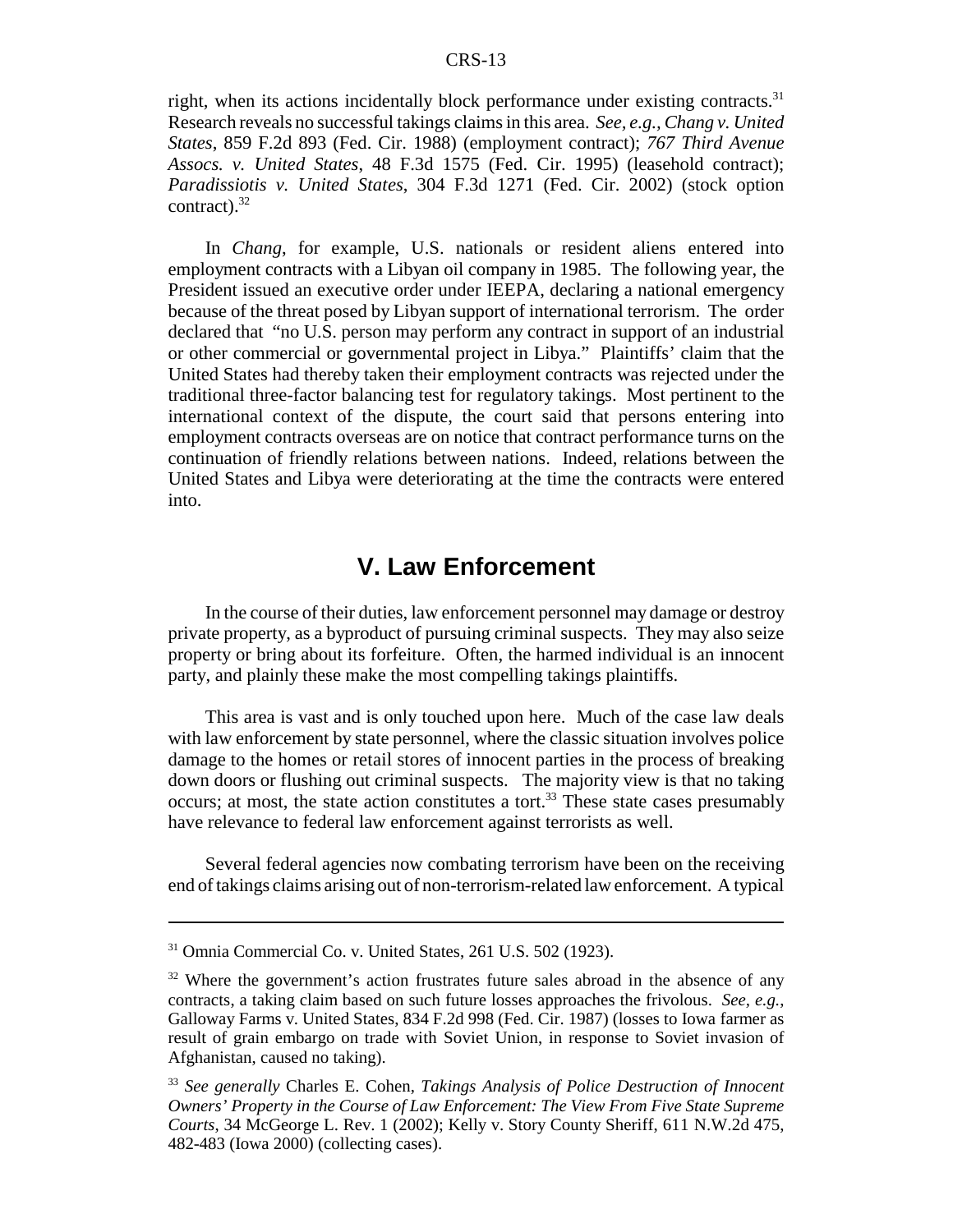seizure case is *Alde, S.A. v. United States*, 28 Fed. Cl. 26 (1993), holding that the U.S. Customs Service's seizure and temporary possession of a private airplane until the court denied forfeiture was not a taking, despite the fact that while in government storage the plane was heavily damaged by hurricane and theft. The court stated absolutely that "[s]eizures carried out by the Government under its police power are not takings." *Id*. at 34. Parenthetically, forfeiture of private property, even as regards the interests of innocent owners or co-owners, is also rarely held to be a taking. *See, e.g., Bennis v. Michigan*, 517 U.S. 1163 (1996).

The CIA and FBI have been sued for takings where businesses created as fronts ultimately produced financial loss to innocent parties. In *Adams v. United States*, 20 Cl. Ct. 132 (1990), the CIA created and operated an investment-banking firm for intelligence gathering. The firm eventually went bankrupt, and the resulting losses to the firm's customers prompted them to claim a taking. Under the one scenario analyzed by the court that gave rise to a colorable taking claim, the plaintiffs' losses resulted chiefly from market losses, so the CIA was not accountable for any taking, or the losses were not extensive enough to surmount the takings threshold. And, the character of the government action cut against a taking, since the losses were not claimed to be the direct result of the cover operation, hence were purely consequential.

 A note of caution, however, was sounded by *Janowsky v. United States*, 133 F.3d 888 (Fed. Cir. 1998), where a business was turned over to the FBI for its use in investigating police corruption. The owner's taking claim, based on the resulting harm to the business, was rejected by the trial court on the ground that the turnover to the FBI had been voluntary. On appeal, the Federal Circuit asked whether FBI statements to the owner rendered his participation coerced, and remanded to the trial court.

### **VI. Physical Takings and Appropriations, Mostly by the Military**

#### *Impressing private property into public service*

The courts have long regarded physical occupations and outright expropriations as the most serious sort of government interference with property. Small wonder, then, that takings claims based on physical takings or expropriations, as opposed to regulatory interferences, have often succeeded – despite the existence of war. The successful claims have arisen where the government, almost always the military, has impressed private property into public service, rather than destroyed it as an incident of hostilities. "[T]he government does not avoid the Takings Clause by simply using its military forces as cover for activities that would otherwise be actionable if performed by one of its civilian agencies." *El-Shifa Pharmaceutical Industries Co. v. United States*, 378 F.3d 1346, 1356 (Fed. Cir. 2004). Merely because appropriating the property aids a war effort, even directly, is not sufficient to deflect the taking claim.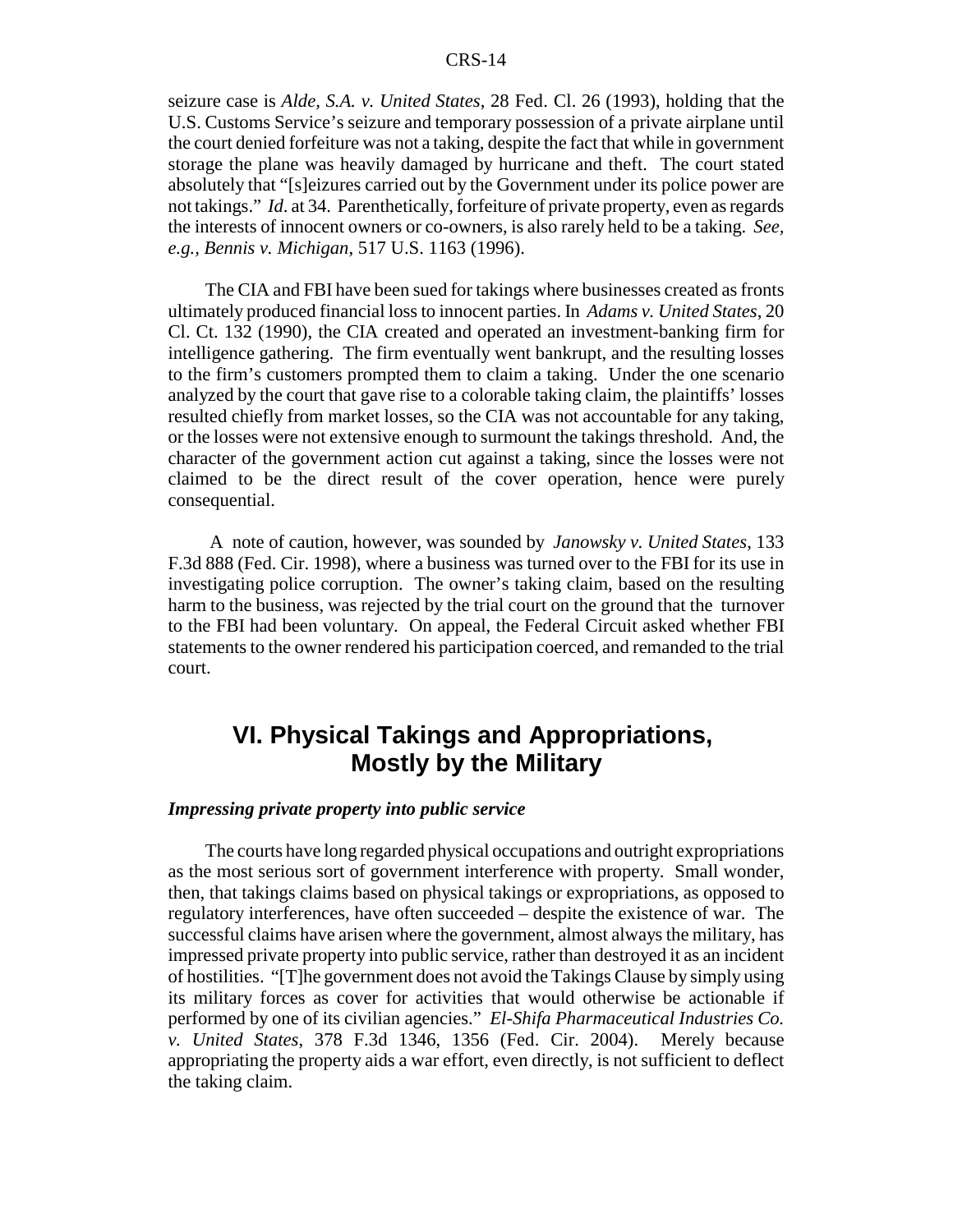The rule that military appropriations must be compensated, at least when not demanded by the immediate needs of battle, is illustrated by the abundant takings decisions on military flights over private property. When the interference with the use and enjoyment of such property is sufficiently severe, courts find takings in both wartime, *see, e.g., United States v. Causby*, 328 U.S. 256 (1946) (taking resulted from low and frequent flights of military aircraft, during World War II, over chicken farm), and peacetime, *see, e.g., Argent v. United States*, 124 F.3d 1277 (Fed. Cir. 1997). A related factual circumstance led to a taking holding in *Portsmouth Harbor Land & Hotel Co. v. United States*, 260 U.S. 327 (1922) (if U.S. installed guns not simply as wartime defenses, but to subordinate adjacent resort to government's right to fire across it at will in peacetime, a servitude has been taken). A *non*-military case of wartime appropriation is *United States v. Pewee Coal Co.*, 341 U.S. 114 (1951), where a taking was found based on the government's seizure and operation of coal mines during World War II, to avert a strike. $3435$ 

The case law finding compensable expropriation of U.S.-citizen property for use by the military stretches well back to the nineteenth century. *See, e.g., United States v. Pacific Railroad*, 120 U.S. 227, 234 (1887) (noting that "where property of loyal citizens is taken for the service of our armies," compensation is required); *United States v. Russell*, 80 U.S. (13 Wall.) 623, 629 (1871) (compensation required where Union Army requisitioned three steamboats to carry freight during Civil War); *Mitchell v. Harmony*, 54 U.S. (13 How.) 115 (1852) (compensation required where Army took for use the wagons and mules of a merchant who had been forced to follow it into Mexican territory). Discussing *Russell* and *Mitchell*, a later court isolated the distinction between compensable and noncompensable military actions – the former, it said, did not involve "impending danger in the context of a hostile confrontation .... Instead, the property ... was requisitioned in a manner much akin to the procurement of goods and services under contract ...." *YMCA v. United States*, 396 F.2d 467, 471 (Ct. Cl. 1968), *affirmed*, 394 U.S. 85 (1969). 36

<sup>34</sup> The decision in *Pewee Coal Co.* is often juxtaposed by courts with that in *United States v. Central Eureka Mining* Co., 357 U.S. 155 (1958). In the former the United States actually took over and ran the mines; indeed, it posted "U.S. Property" signs at the mine entrances. In the latter, the United States closed the mines by regulatory action but asserted no dominion over them. This difference was dispositive in leading the Supreme Court to find a taking in *Pewee Coal Co.*, but not in *Central Eureka. See id*. at 165-166.

<sup>35</sup> *See also* Hohri v. United States, 782 F.2d 227, 243 (D.C. Cir. 1986), *vacated on jurisdictional grounds*, 482 U.S. 64 (1987), holding that takings claims brought by Japanese-Americans sent to internment camps during World War II may proceed, given a later congressional report concluding there was no military justification for the internment. The court rejected the United States' argument that government actions taken pursuant to a "perceived need to protect national security" cannot be a taking. "Only a showing of actual (and not merely imagined) military emergency vitiates a Takings Clause claim." *Id*.

This decision arguably implies that had the military justification for the internment *not* been later rejected, the taking claim could not proceed – notwithstanding that the property was owned by U.S. citizens and located within the United States, far from the theater of actual war.

<sup>36</sup> *See also* United States v. Caltex, 344 U.S. 149, 152-153 (1952) (similarly reading *Russell* and *Mitchell* as confined to requisition-type situations).